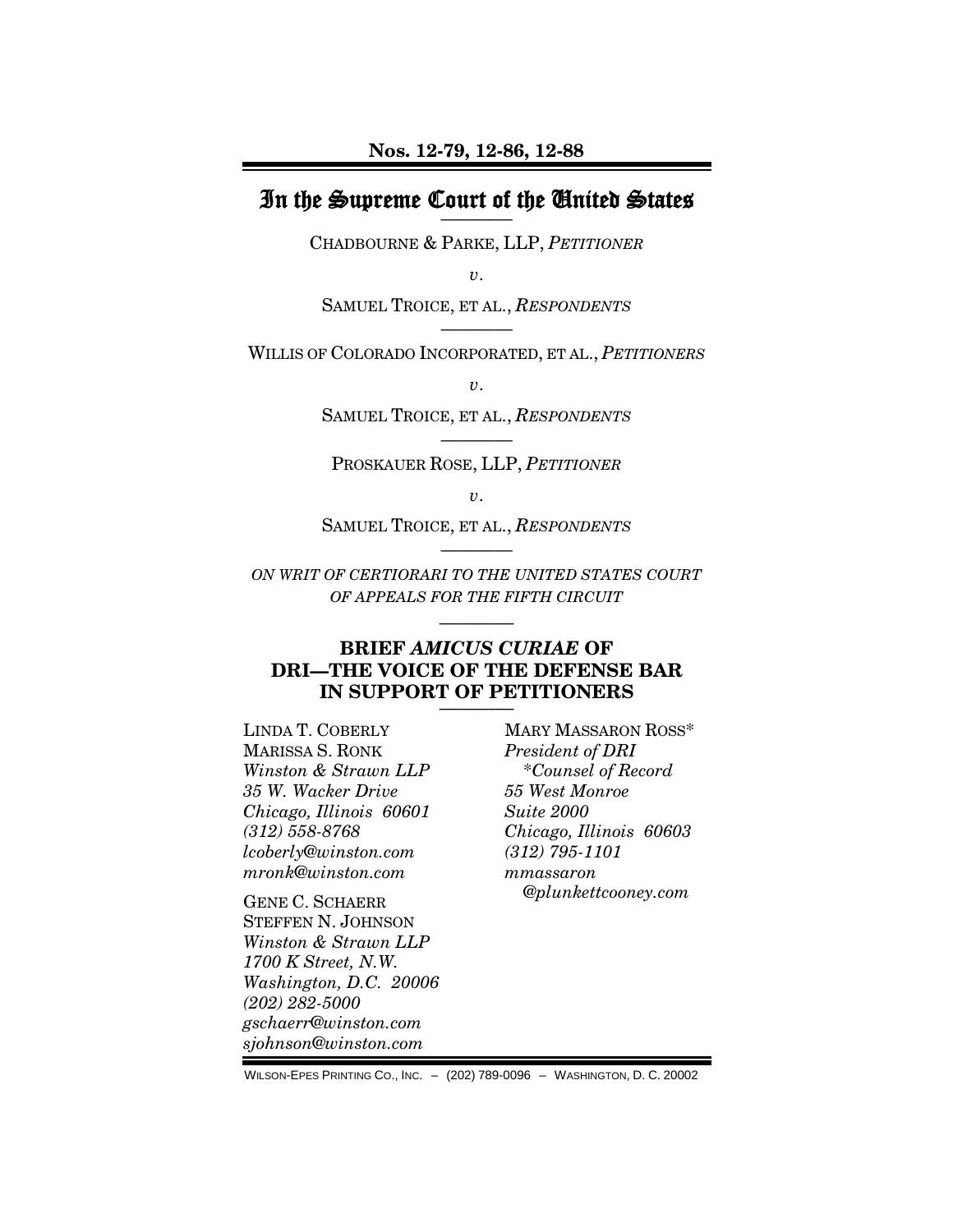# **TABLE OF CONTENTS**

# **Page**

|    |    | INTRODUCTION AND INTERESTS OF                                                                                                                                                                    |  |  |  |
|----|----|--------------------------------------------------------------------------------------------------------------------------------------------------------------------------------------------------|--|--|--|
|    |    |                                                                                                                                                                                                  |  |  |  |
|    |    |                                                                                                                                                                                                  |  |  |  |
|    |    |                                                                                                                                                                                                  |  |  |  |
| I. |    | The Fifth Circuit's approach is incon-<br>sistent with the plain language of                                                                                                                     |  |  |  |
|    |    | II. The Fifth Circuit's approach would frus-<br>trate the important limitations this<br>Court and Congress have placed on pri-<br>vate securities suits, including on private                    |  |  |  |
|    | А. | This Court and Congress have care-<br>fully circumscribed securities class<br>actions to prevent abusive practices<br>that expose U.S. markets to unac-                                          |  |  |  |
|    | B. | Private lawsuits for aiding and abet-<br>ting securities-related misstate-<br>ments—which would clearly increase<br>under the Fifth Circuit's approach—<br>are particularly harmful to U.S. cap- |  |  |  |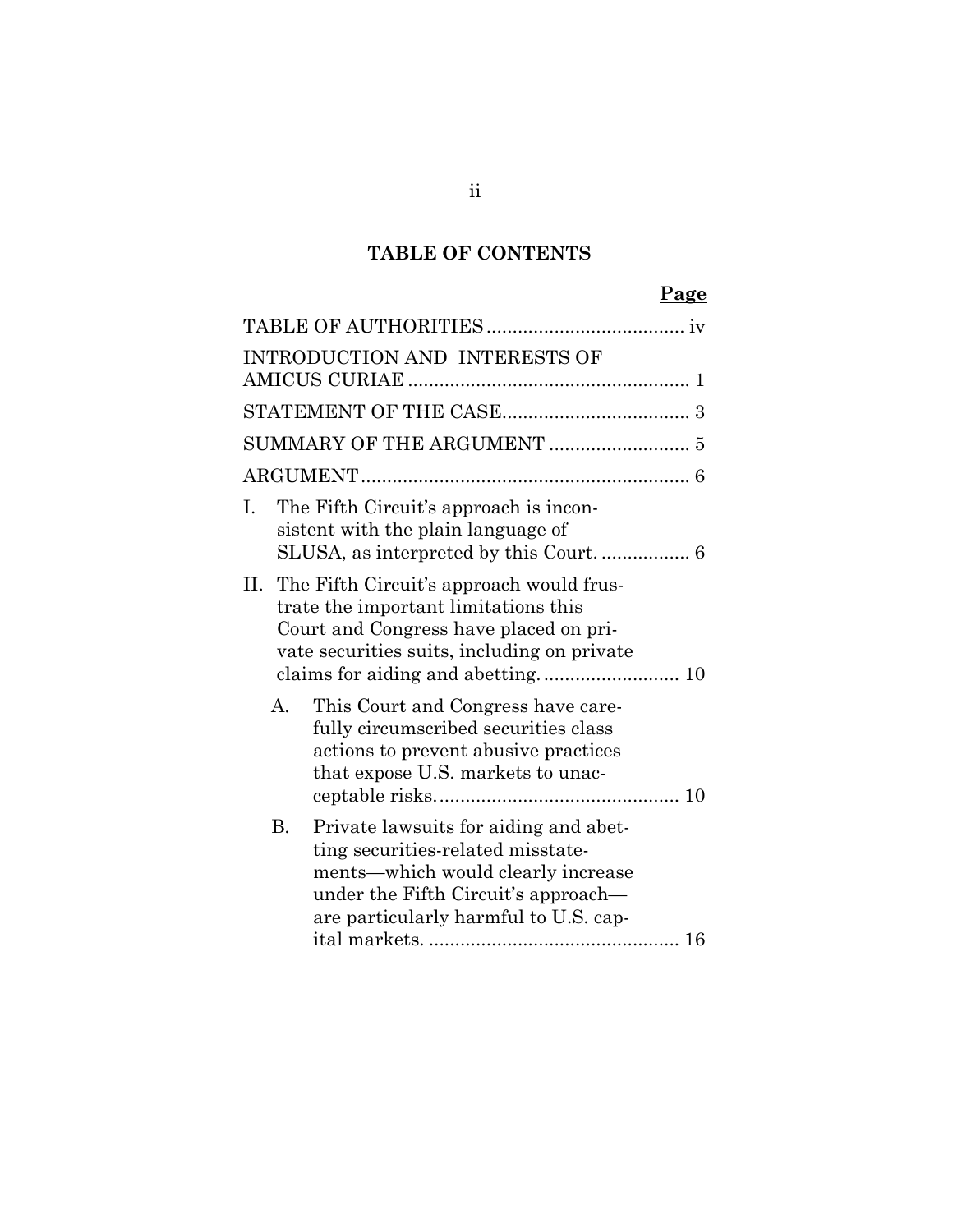| III. The risks and costs created by lawsuits   |  |
|------------------------------------------------|--|
| like the ones at issue here are unneces-       |  |
| sary because state and federal agencies        |  |
| already possess broad authority to prose-      |  |
| cute both primary and secondary liability      |  |
| for securities-related misrepresentations.  21 |  |
|                                                |  |

iii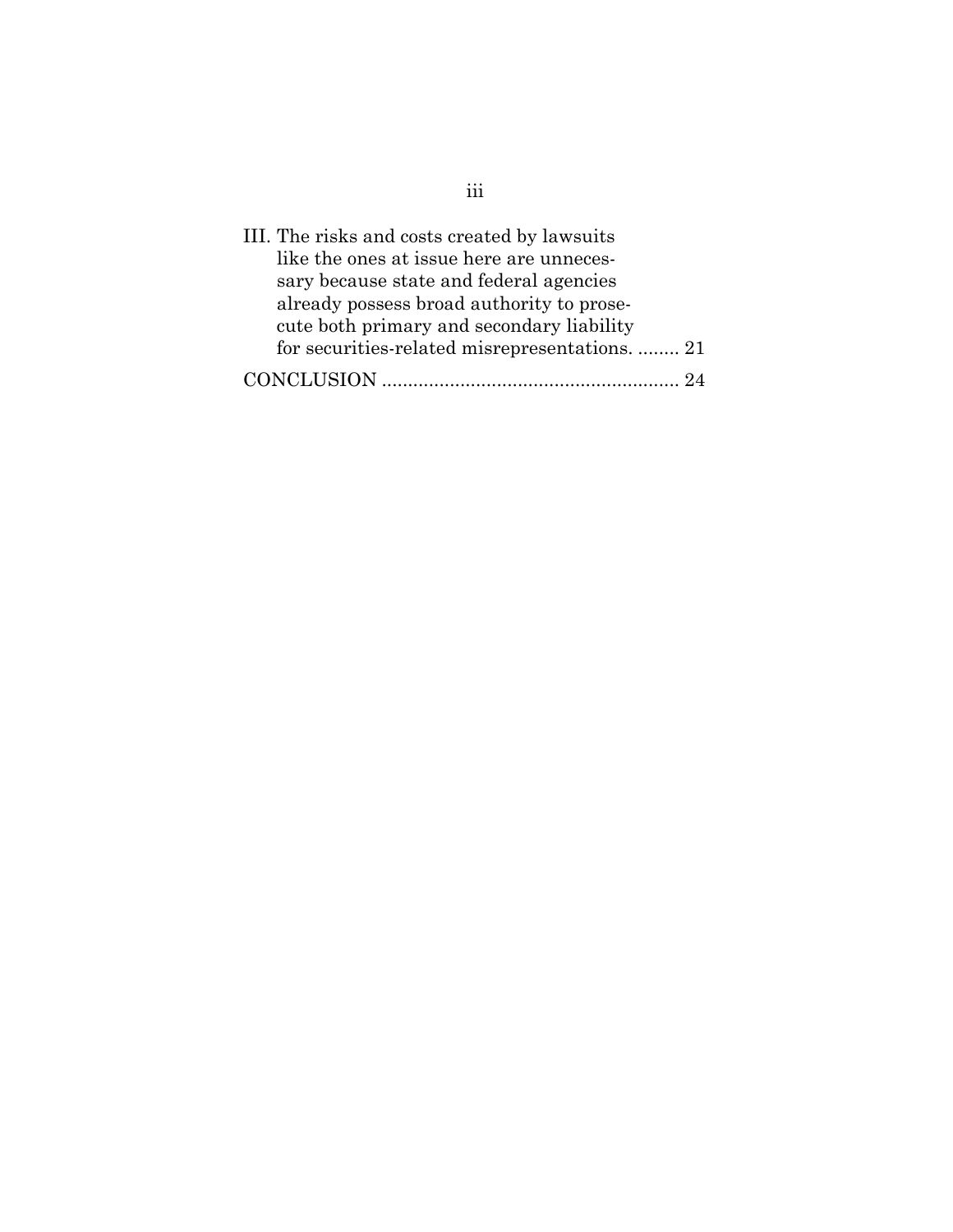# **TABLE OF AUTHORITIES**

# **Page(s)**

## <span id="page-3-0"></span>**CASES**

| Alexander v. Sandoval,                                        |
|---------------------------------------------------------------|
| Blue Chip Stamps v. Manor Drug Stores,                        |
| Buckman v. Plaintiffs' Legal Committee,                       |
| Central Bank of Denver v.<br>First Interstate Bank of Denver, |
| Dura Pharmaceuticals, Inc. v. Broudo,                         |
| Merrill Lynch, Pierce, Fenner & Smith Inc. v.                 |
| Securities & Exchange Commission v. Zandford,                 |
| Roland v. Green,                                              |
| Stoneridge Investment Partners, LLC v.<br>Scientific-Atlanta, |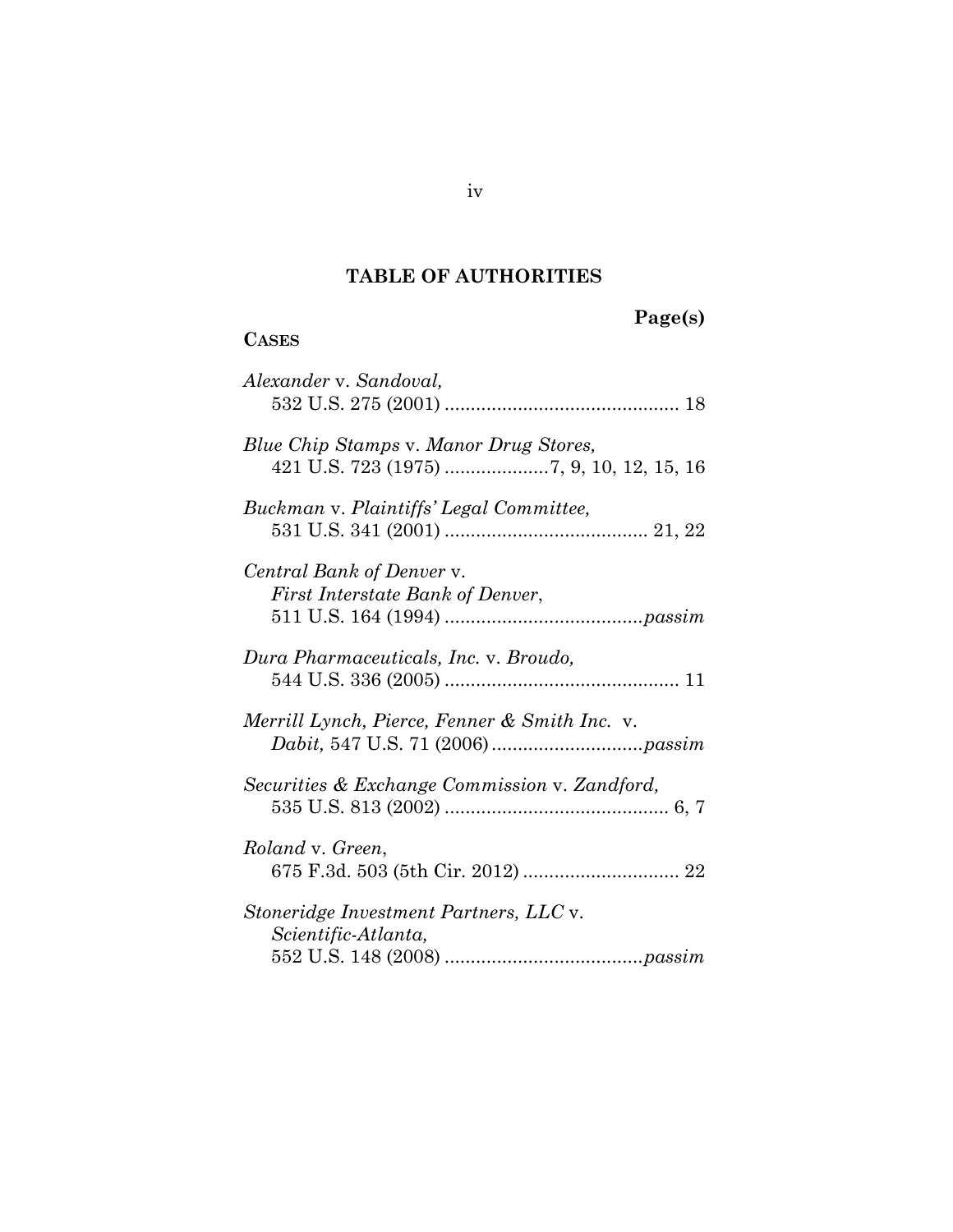| Superintendent of Insurance of State of New York v.<br>Bankers Life & Casualty Co.,                 |
|-----------------------------------------------------------------------------------------------------|
| Virginia Bankshares, Inc. v. Sandberg,                                                              |
| <b>STATUTES</b>                                                                                     |
|                                                                                                     |
| $15$ U.S.C. § $78bb(f)(1)$ 3, 5, 6, 8, 14                                                           |
|                                                                                                     |
|                                                                                                     |
|                                                                                                     |
|                                                                                                     |
| Dodd-Frank Wall Street Reform & Consumer<br>Protection Act of 2010, Pub. L. No. 111-203,            |
| Private Securities Litigation Reform Act of 1995,<br>Pub. L. No. 104-67, 109 Stat. 737 et seqpassim |
| Sarbanes-Oxley Act of 2002, Pub. L. No.                                                             |
| Securities Act of 1933, Pub. L. No. 73-22,                                                          |
| Securities Exchange Act of 1934,<br>Pub. L. No. 73-298, 48 Stat. 881 et seq.  2, 5                  |

v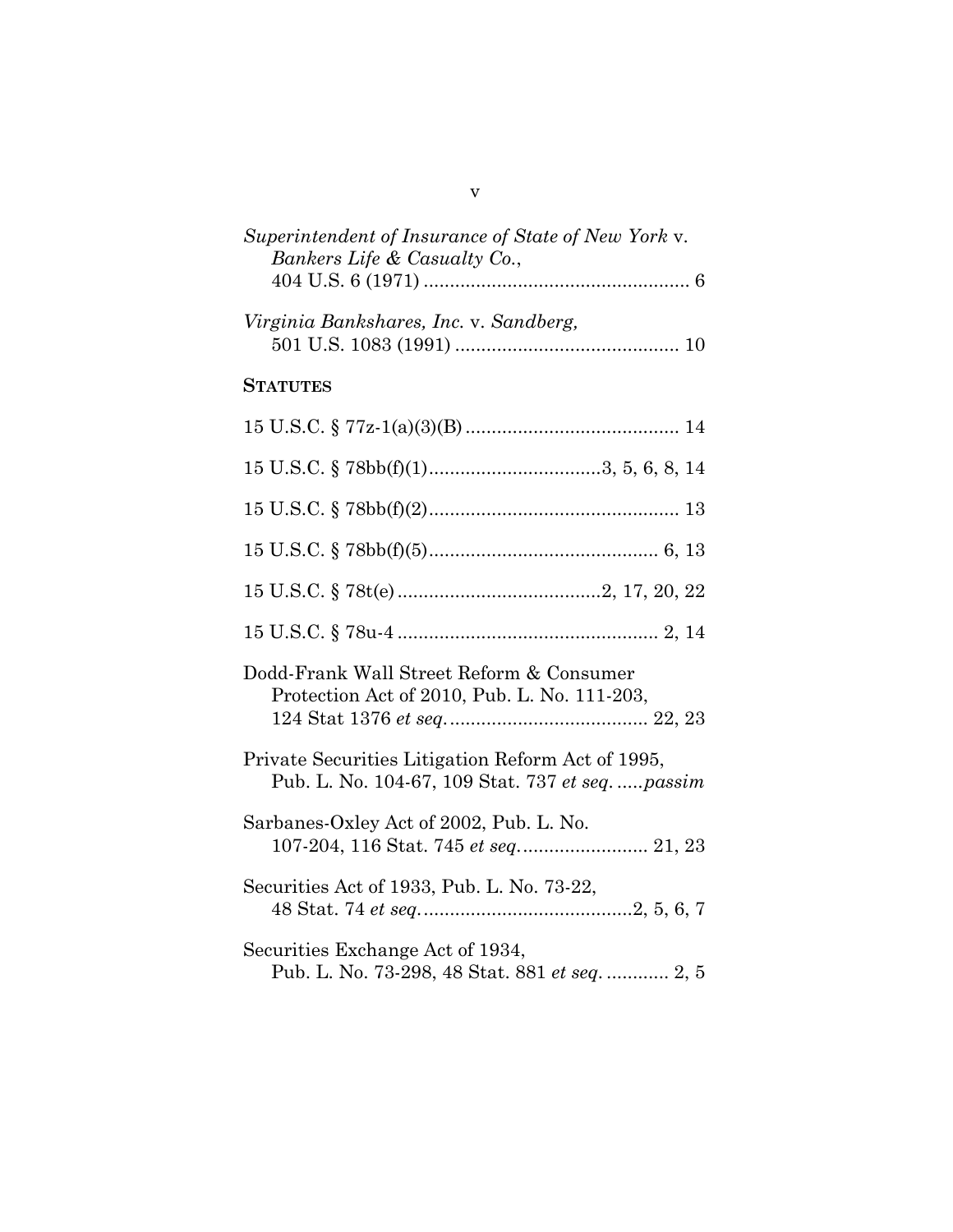| Securities Litigation Uniform Standards Act,<br>Pub. L. No. 105-353, 112 Stat. 3227.  passim       |
|----------------------------------------------------------------------------------------------------|
| Del. Code Ann., Tit. 6, § 7325 (2005)  23                                                          |
| <b>OTHER AUTHORITIES</b>                                                                           |
|                                                                                                    |
| SEC Rule 10b-5,                                                                                    |
| Securities Whistleblower Incentives and Protections,<br>76 Fed. Reg. 34,300 (June 13, 2011) 22, 23 |
| <b>Implementation of Standards of Professional</b><br>Conduct for Attorneys, 68 Fed. Reg. 6296-01  |
|                                                                                                    |
|                                                                                                    |
| H.R. Rep. No. 104-369 (1995) 14, 15                                                                |
| H.R. Rep. No. 105-640 (1998) 11, 20                                                                |
| H.R. Rep. No. 104-369 (1995) (Conf. Rep.)  10                                                      |
| H.R. Rep. No. 105-803 (1998) (Conf. Rep.)  11, 12                                                  |
| 138 Cong. Rec. S12605 (Aug. 12, 1992) 17                                                           |
| 144 Cong. Rec. H10771 (daily ed. Oct. 13, 1998) 12                                                 |
| COMMITTEE ON CAPITAL MARKETS REGULATION,                                                           |
|                                                                                                    |

vi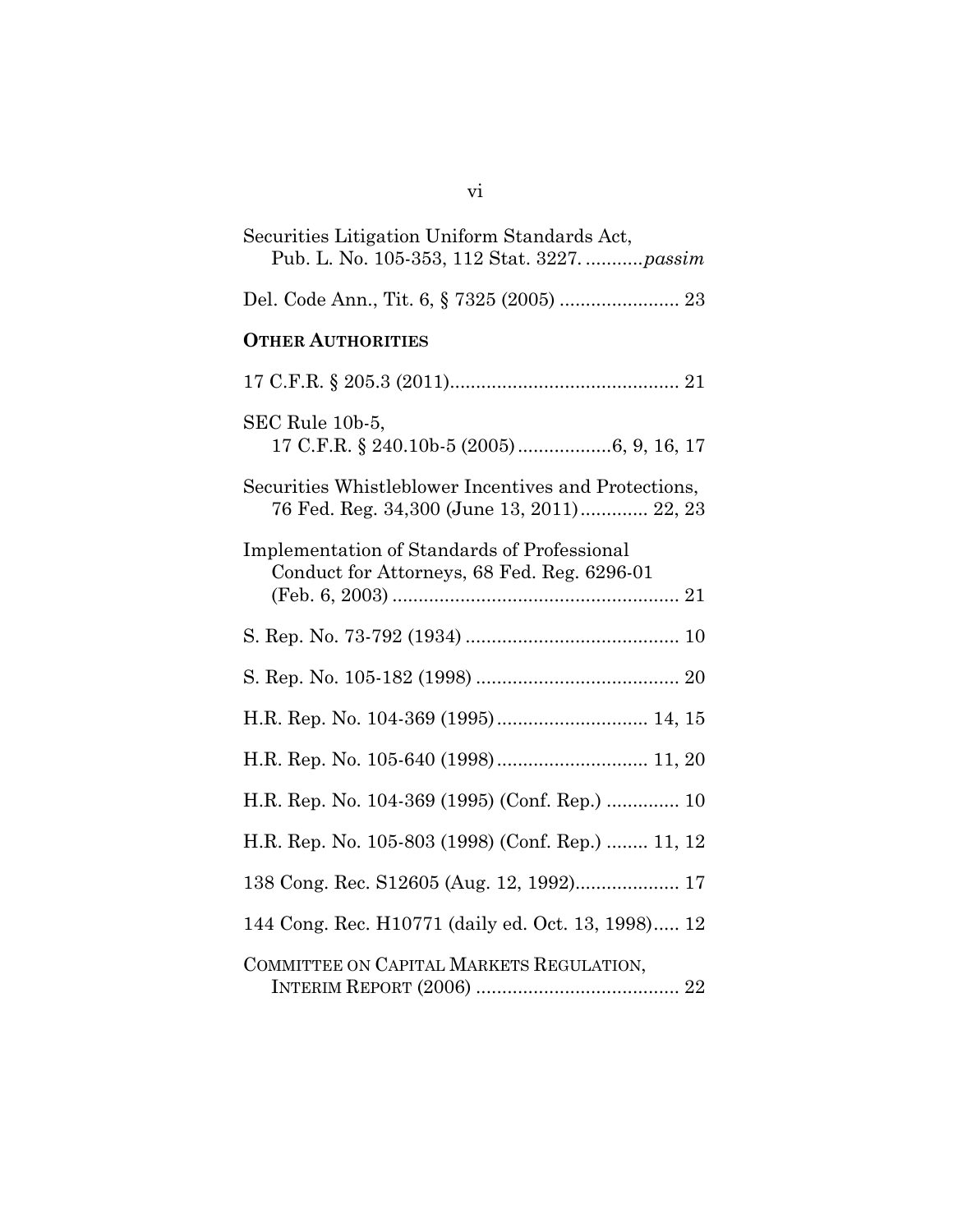| THE FINANCIAL SERVICES FORUM, 2007 GLOBAL<br>CAPITAL MARKETS SURVEY (2007)  19                                                                                                          |
|-----------------------------------------------------------------------------------------------------------------------------------------------------------------------------------------|
| Joseph A. Grundfest, Why Disimply?, 108 HARV. L.                                                                                                                                        |
| Robert S. Khuzami, Remarks to Criminal Law Group<br>of the UJA-Federation of New York                                                                                                   |
| MCKINSEY & COMPANY, SUSTAINING NEW YORK'S AND<br>THE US'S GLOBAL FINANCIAL SERVICES                                                                                                     |
| PRICEWATERHOUSECOOPERS, THE EVER-CHANGING<br>LANDSCAPE OF LITIGATION COMES FULL CIRCLE:<br>2011 SECURITIES LITIGATION STUDY (2012)  14                                                  |
| SEC, ANNUAL REPORT ON THE DODD-FRANK<br>WHISTLEBLOWER PROGRAM, FISCAL YEAR 2011                                                                                                         |
| SEC Litigation Release No. 22352, SEC Charges<br>Attorney and Clients in Scheme to Unlawfully<br>Sell Billions of Penny-Stock Shares                                                    |
| SEC, OFFICE OF GENERAL COUNSEL, REPORT TO THE<br>PRESIDENT AND THE CONGRESS ON THE FIRST YEAR<br>OF PRACTICE UNDER THE PRIVATE SECURITIES LIT-<br>IGATION REFORM ACT OF 1995 (1997)  11 |
| SEC, PERFORMANCE AND ACCOUNTABILITY REPORT,                                                                                                                                             |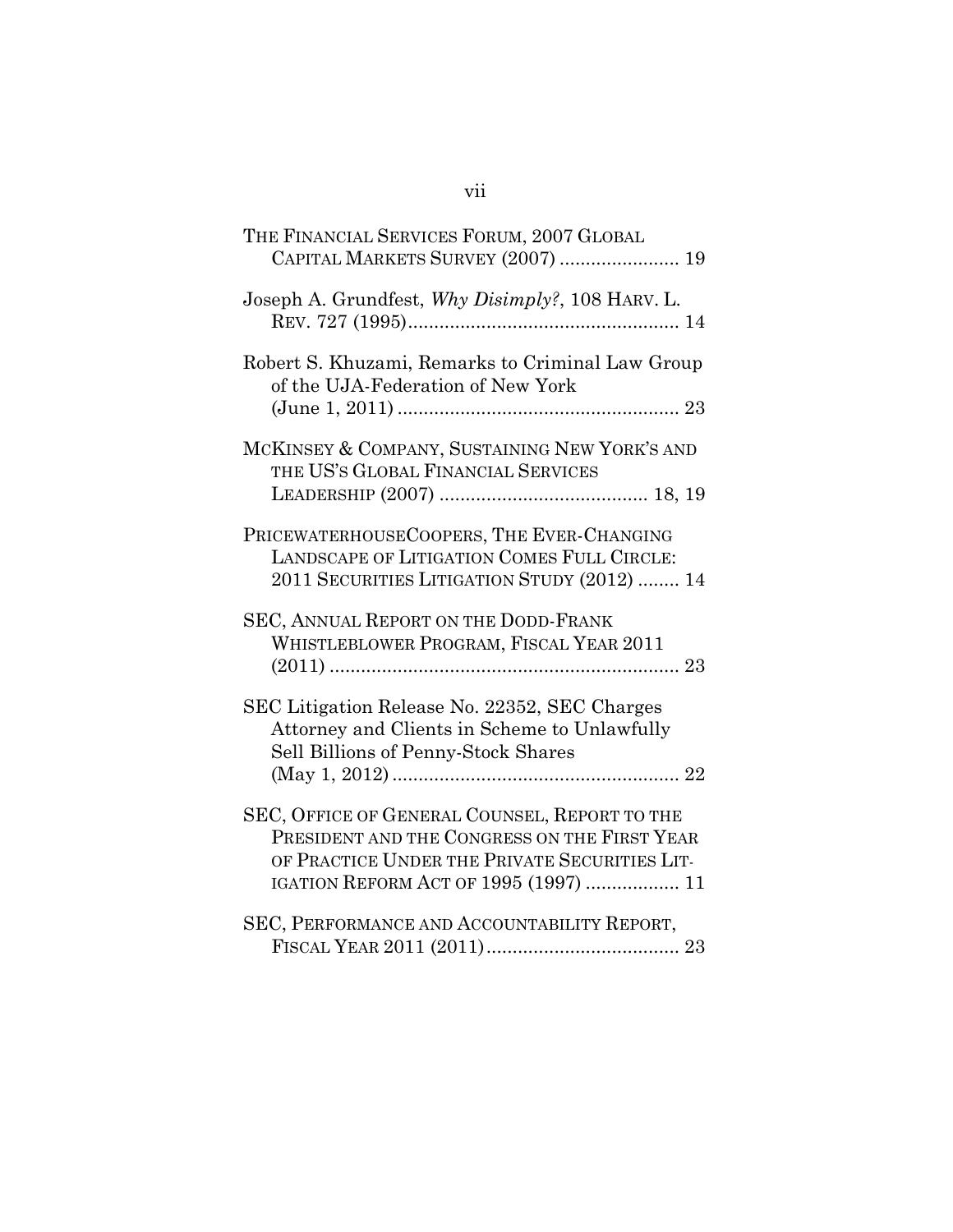## Ralph K. Winter, *Paying Lawyers, Empowering Prosecutors, and Protecting Managers: Raising the Cost of Capital in America*, 42 DUKE L.J. 945 (1993) ................................................................... 17

## viii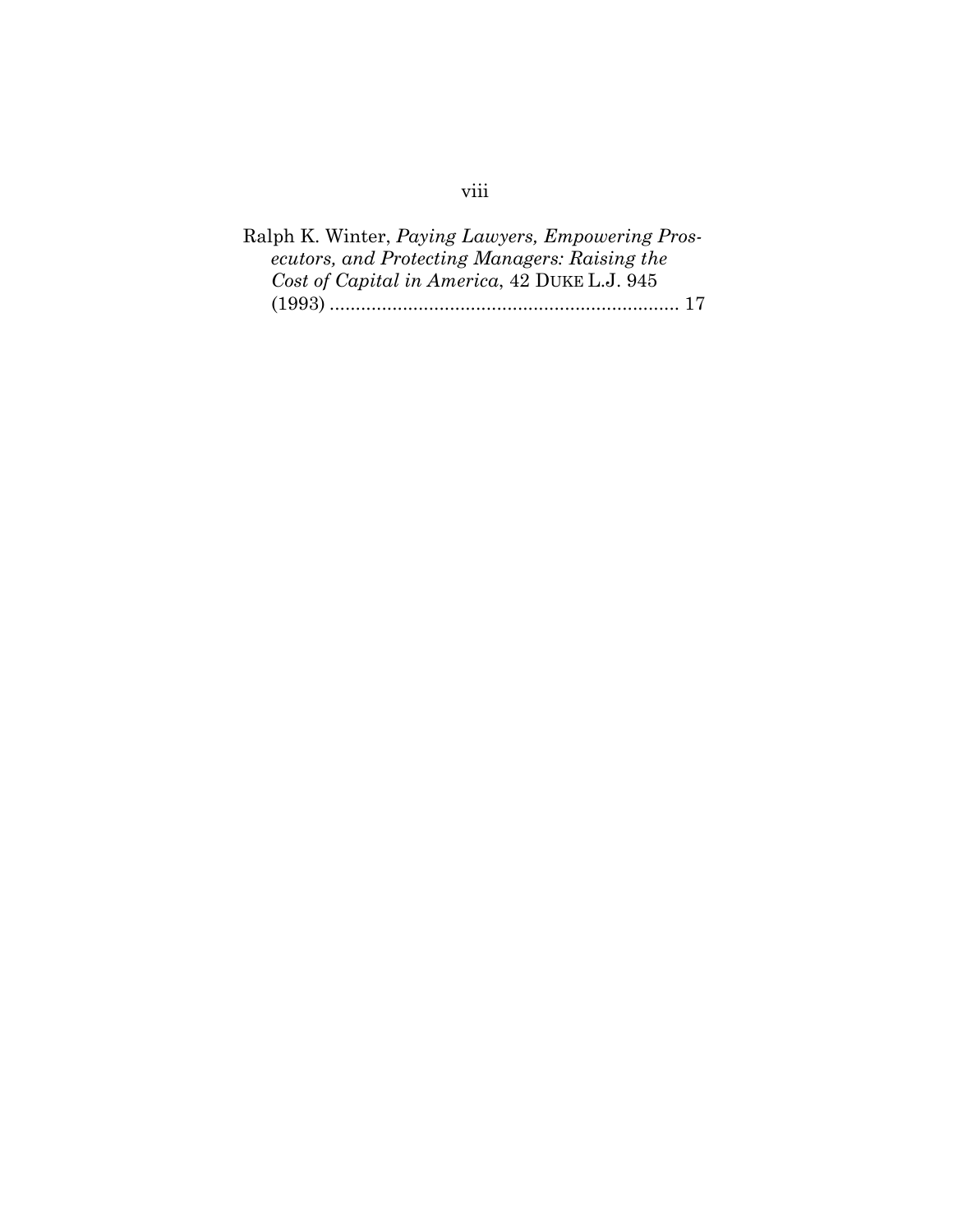#### **INTRODUCTION AND INTERESTS OF** *AMICUS CURIAE*[∗](#page-8-1)

<span id="page-8-0"></span>Members of DRI—the Voice of the Defense Bar have extensive experience in litigating securities class actions, and they understand how these actions can be abused. When it occurs, this abuse unnecessarily drives up the cost of doing business in the United States and reduces the competitiveness of U.S. capital markets.

Congress and this Court have long been sensitive to the potential for abuse in this area. For that reason, they have strictly limited both the kinds of securities claims that private plaintiffs may bring and where and how they may bring them. Primary responsibility for securities law enforcement thus remains with the Securities Exchange Commission ("SEC") and the Justice Department, which do not operate with the same profit incentives as the private plaintiffs' bar.

To ensure the efficacy of its reforms in this area, Congress enacted the Securities Litigation Uniform Standards Act ("SLUSA"), which prevents parties from evading the federal limitations on private lawsuits by resorting to state law. SLUSA provides that "[n]o covered class action based upon the statutory or common law of any State or subdivision thereof may be maintained in any State or Federal court by any

 $\overline{a}$ 

<span id="page-8-1"></span><sup>∗</sup> No party or counsel for a party authored this brief in whole or in part, and no person or entity other than DRI and its counsel has made a monetary contribution to the preparation or filing of this brief. All parties have consented to the filing of this brief, and letters reflecting their consent have been filed with the Clerk of Court.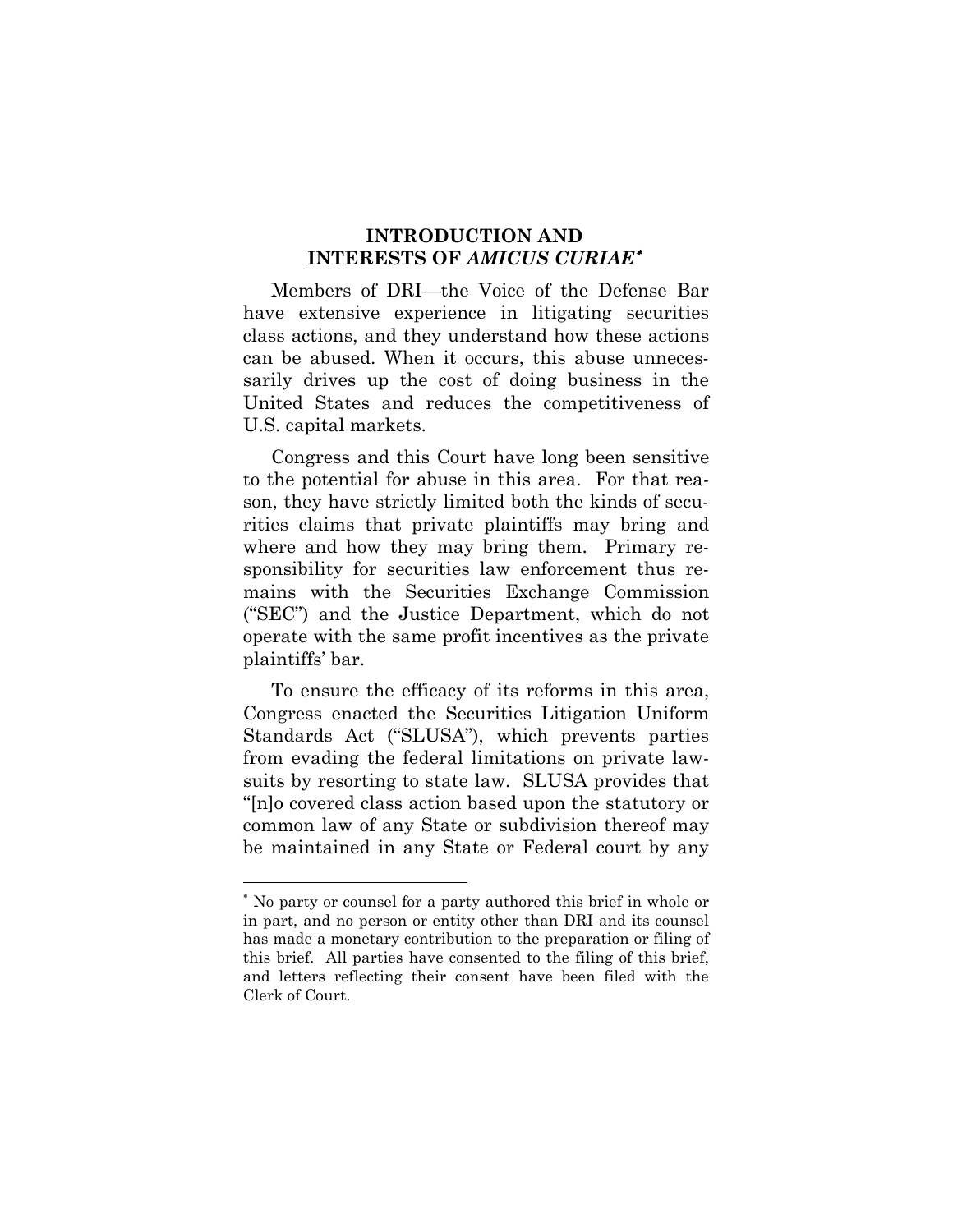private party alleging \* \* \* a misrepresentation or omission of a material fact in connection with the purchase or sale of a covered security." 15 U.S.C.  $\S 78bb(f)(1)\&(1)(A)(2006)$ . Under SLUSA, then, such lawsuits may proceed only in federal court, subject to the limitations imposed by federal law.

The decision under review threatens to roll back these reforms by adopting an unduly restrictive view of SLUSA's "in connection with" requirement. The Fifth Circuit concluded that even if a case *does* "alleg[e] \* \* \* a misrepresentation or omission of a material fact in connection with the purchase or sale of a covered security" (*id*.), it still may not meet the "in connection with" requirement if it alleges other misstatements as well. In other words, the Fifth Circuit effectively held that a state law class action is precluded only if it *predominantly* concerns a securitiesrelated misrepresentation or omission.

SLUSA itself contains no such requirement—and inserting it now would open the door to the very same risks and abuses that this Court and Congress have worked for decades to avoid. Among other things, the Fifth Circuit's approach would pave the way for expanded state-law litigation against law firms, auditors, and other third-party professional services firms for aiding and abetting misstatements by their clients. These kinds of lawsuits—which often attempt to shift the entire cost of an investment-related fraud to a third party—are fraught with risk and impose costs that are inevitably passed on to direct participants in U.S. capital markets. Indeed, that is precisely why this Court has barred such private lawsuits as a matter of federal law.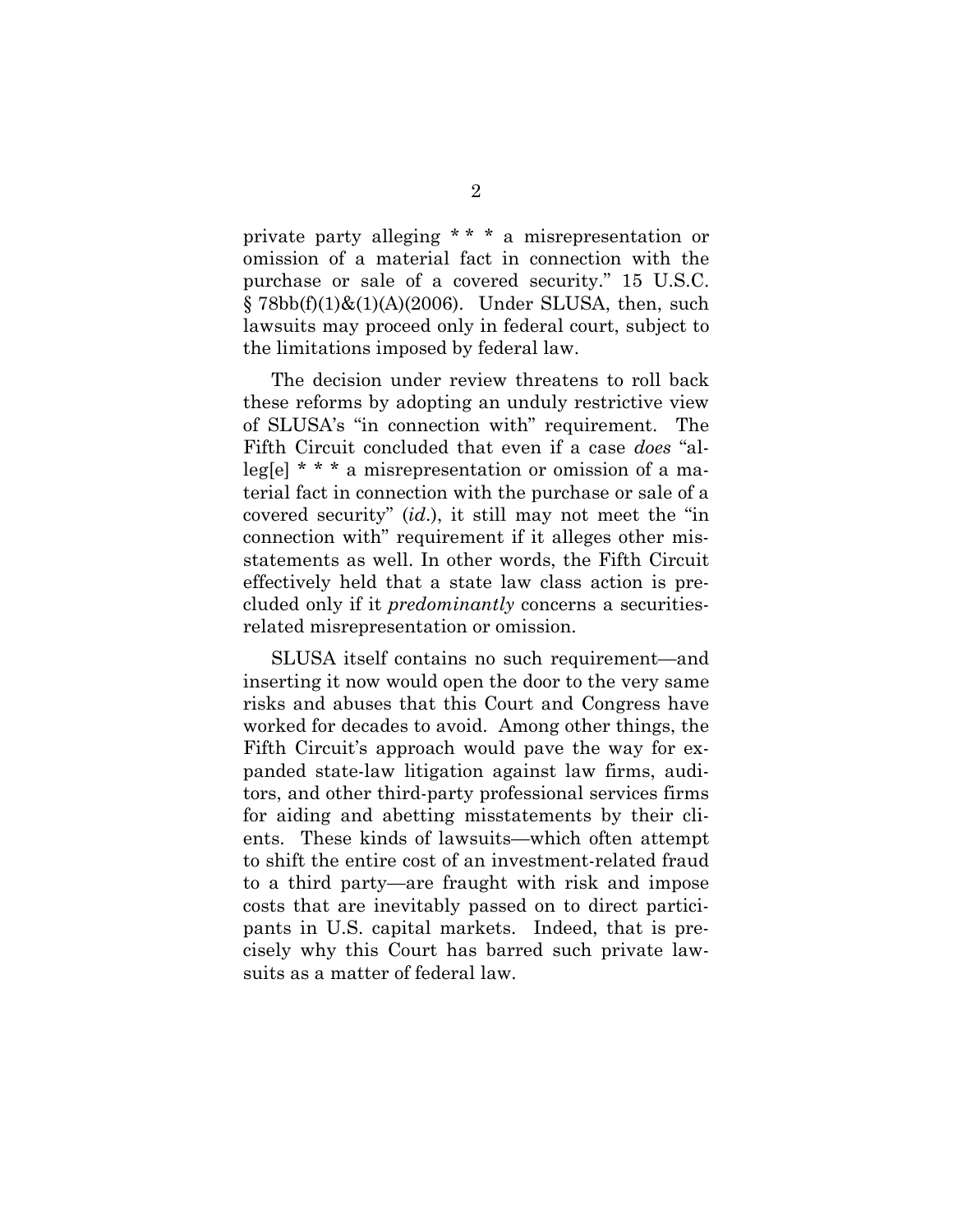This issue is of particular concern to DRI, an international organization of more than 22,000 attorneys involved in civil litigation defense. DRI has long been committed to making the civil justice system fairer, more efficient, and—when national issues like U.S. capital markets are involved—more consistent. To promote these objectives, DRI often participates as *amicus curiae* in cases that raise issues important to its members, their clients, and the judicial system at large. This is such a case.

DRI urges this Court to reverse the decision of the Fifth Circuit and adopt a reading of SLUSA that is more faithful to its language and design.

#### **STATEMENT OF THE CASE**

<span id="page-10-0"></span>1. When Congress enacted the Securities Acts of 1933 and 1934 in the wake of the disastrous stock market crash of 1929, it created an "extensive scheme of civil liability" governing the national securities markets. *Central Bank of Denver* v. *First Interstate Bank of Denver*, 511 U.S. 164, 171 (1994). Since then, these "two statutes have anchored federal regulation of vital elements of our economy." *Merrill Lynch* v. *Dabit,* 547 U.S. 71, 78 (2006). Consistent with the national character of the U.S. securities markets, until 1995 nearly all significant private securities litigation was brought under the Securities Acts and filed in federal court.

This began to change in the 1990s, when Congress, reacting to widespread abuses, passed the Private Securities Litigation Reform Act ("PSLRA") and imposed strict limits on private securities lawsuits. Pub. L. No. 104-67, 109 Stat. 737, 15 U.S.C. § 78u-4; 15 U.S.C. § 78t(e)(1995). During the same period,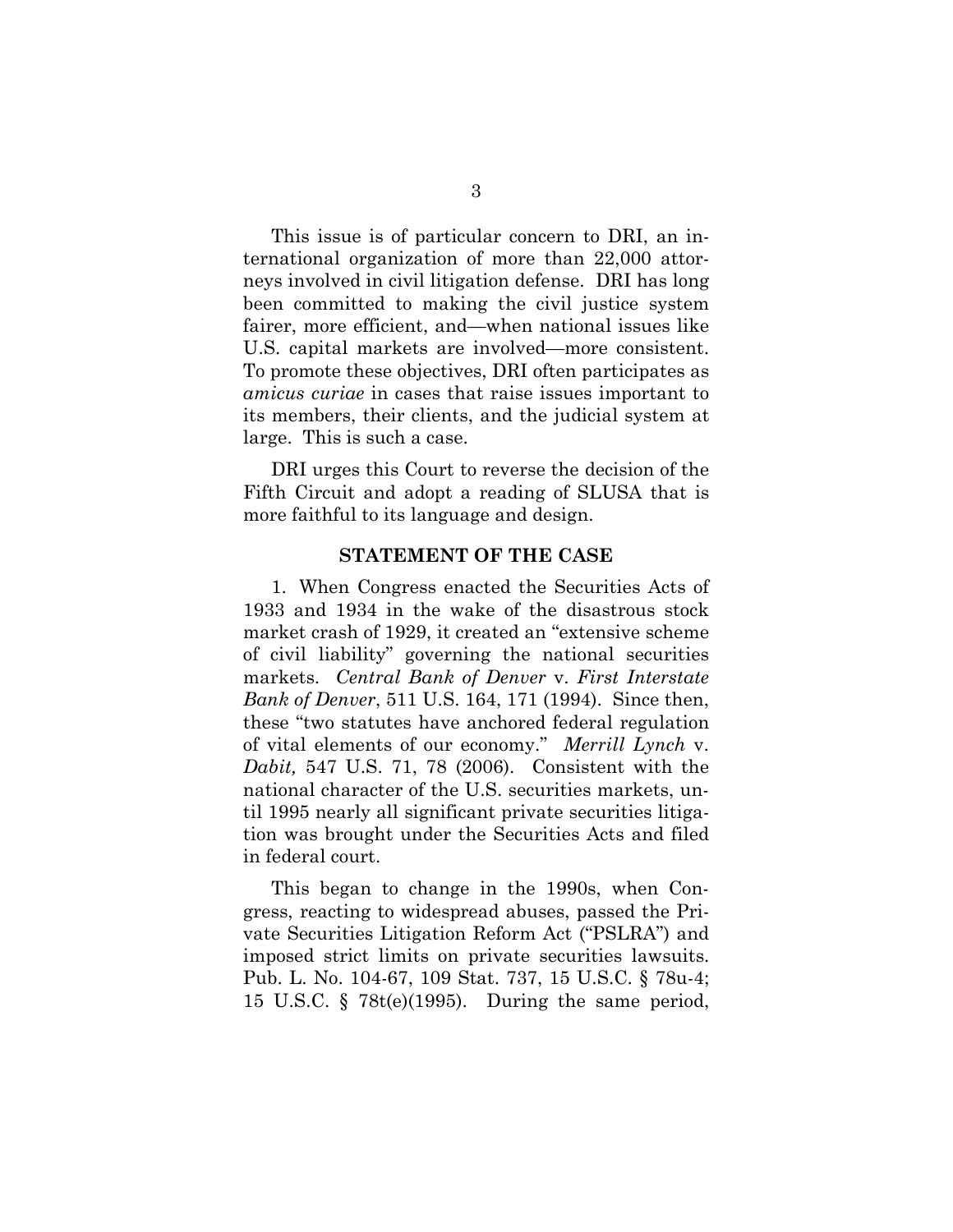this Court independently recognized that certain kinds of enforcement actions—notably those brought against defendants who allegedly aided or abetted securities fraud—were particularly prone to abuse and for that reason did not belong in the hands of private citizens unless Congress provided otherwise. See *Central Bank*, 511 U.S. at 164; see also *Stoneridge Inv. Partners, LLC* v. *Scientific-Atlanta,* 552 U.S. 148, 158, 163–64 (2008) (underscoring this limitation).

Predictably, the strict new PSLRA rules governing private lawsuits under federal law prompted an increase in securities-related lawsuits brought under state law. So, in 1998, Congress passed another law—SLUSA—which precludes state law class action suits that allege a misrepresentation "in connection with" the sale or purchase of a covered security. Pub. L. No. 105-353, 112 Stat. 3227, 15 U.S.C. § 78bb(f)(1).

2. This case arises out of the collapse of a fraudulent scheme perpetrated by R. Allen Stanford and his affiliated companies, including Stanford International Bank ("SIB"), which issued worthless certificates of deposit that were allegedly backed by highly liquid securities. Unable to recover against the primary wrongdoers, the plaintiffs have turned their attention to a series of secondary actors, raising claims that would face significant obstacles in federal court. The suits asserted three basic types of claims: first, claims against an insurance company for its assurances that SIB had purchased insurance; second, claims against SEI Investment Company, which provided fund management software to a fund that invested in the worthless SIB certificates of deposit; and finally, claims against Stanford's attorneys for allegedly misleading the SEC regarding its ability to regulate SIB.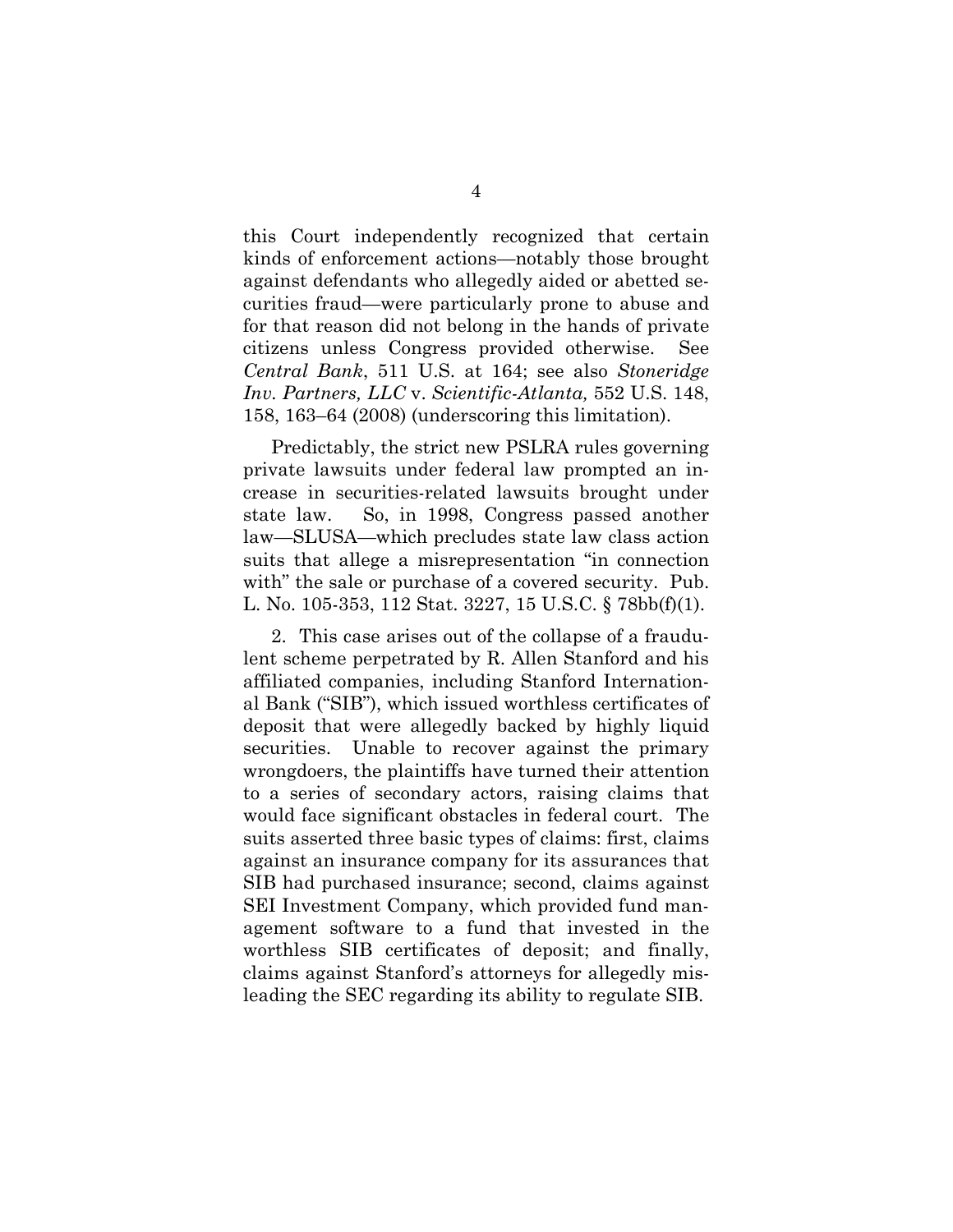The district court held that SLUSA precluded these claims because the underlying fraud unquestionably involved the purchase or sale of covered securities. The Fifth Circuit disagreed and, purporting to apply a test from the Ninth Circuit, found that the three types of claims in this case were only tangentially related to the "purchase or sale of a security," in large part because they also alleged misrepresentations that did *not* reference any investment in covered securities.

#### **SUMMARY OF THE ARGUMENT**

<span id="page-12-0"></span>The decision below would seriously undermine SLUSA, which itself was enacted to keep federal securities litigation reform from becoming a dead letter. As this Court has already held, SLUSA's key phrase—"in connection with"—should be broadly interpreted to accomplish Congress's objectives. So construed, it is clear that the Fifth Circuit erred when it held that SLUSA did not apply here.

The Fifth Circuit's decision is inconsistent not only with the statutory language but also with this Court's and Congress's view that the limits on securities class actions must be carefully policed, and that third-party aiding and abetting claims, which are particularly prone to abuse, should be brought by the SEC and not by private parties. If allowed to stand, the decision below will create a gaping loophole in the securities class action reforms and expose the U.S. capital markets to new and dangerous levels of liability. Moreover, this risk is unnecessary, because Congress has already given the SEC all the enforcement power it needs to investigate those who lie to the Commission or aid another in committing securities fraud. To safeguard Congress's PSLRA reforms and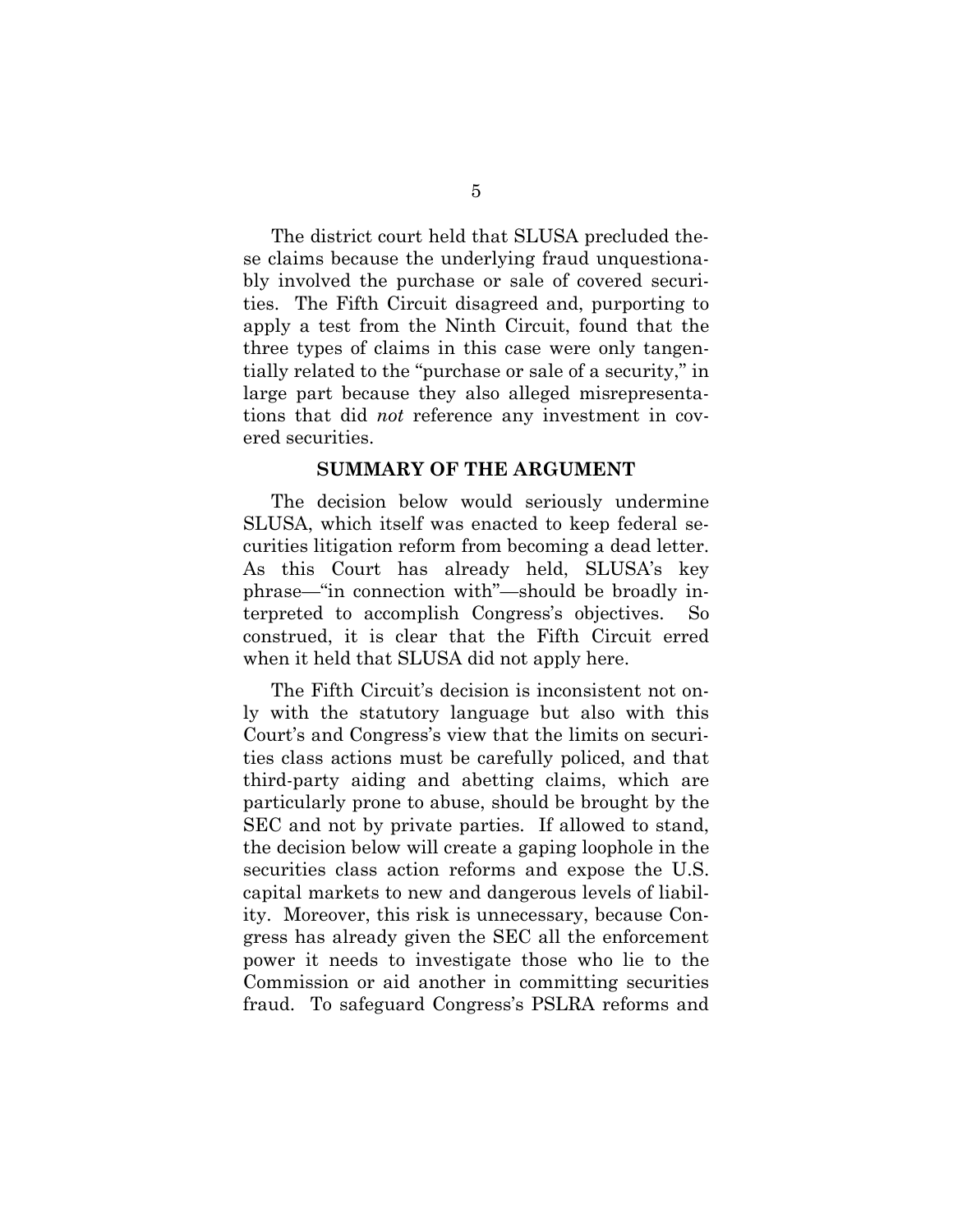the limits this Court has placed on private actions under the securities laws—and to ensure respect for the important policies served by SLUSA—this Court should reverse the decision of the Fifth Circuit.

#### **ARGUMENT**

#### <span id="page-13-1"></span><span id="page-13-0"></span>**I. The Fifth Circuit's approach is inconsistent with the plain language of SLUSA, as interpreted by this Court.**

SLUSA limits the ability of private citizens to bring "covered class actions based upon the statutory or common law of any state" in cases "alleging"

> (A) a misrepresentation or omission of a material fact in connection with the purchase or sale of a covered security; or

> (B) that the defendant used or employed any manipulative or deceptive device or contrivance in connection with the purchase or sale of a covered security.

15 U.S.C.  $\S$  78bb(f)(1).<sup>1</sup> "A 'covered class action' is a lawsuit in which damages are sought on behalf of more than 50 people," and "[a] 'covered security" is "one traded nationally and listed on a regulated national exchange."[2](#page-13-3) *Dabit*, 547 U.S. at 83.

<span id="page-13-2"></span> <sup>1</sup> SLUSA amended the Securities Act of 1933, Pub. L. No. 73-22, 48 Stat. 74 (1933 Act), and the Securities Exchange Act of 1934 , Pub. L. No. 73-298, 48 Stat. 881 (1934 Act) in "substantially identical" ways. *Dabit,* 547 U.S. at 82 n.6. Because they are more relevant here, we quote the amendments to the 1934 Act. See *ibid.* 

<span id="page-13-3"></span><sup>2</sup> Respondents' lawsuits met the statutory definition of a "covered class action" once they were consolidated by the district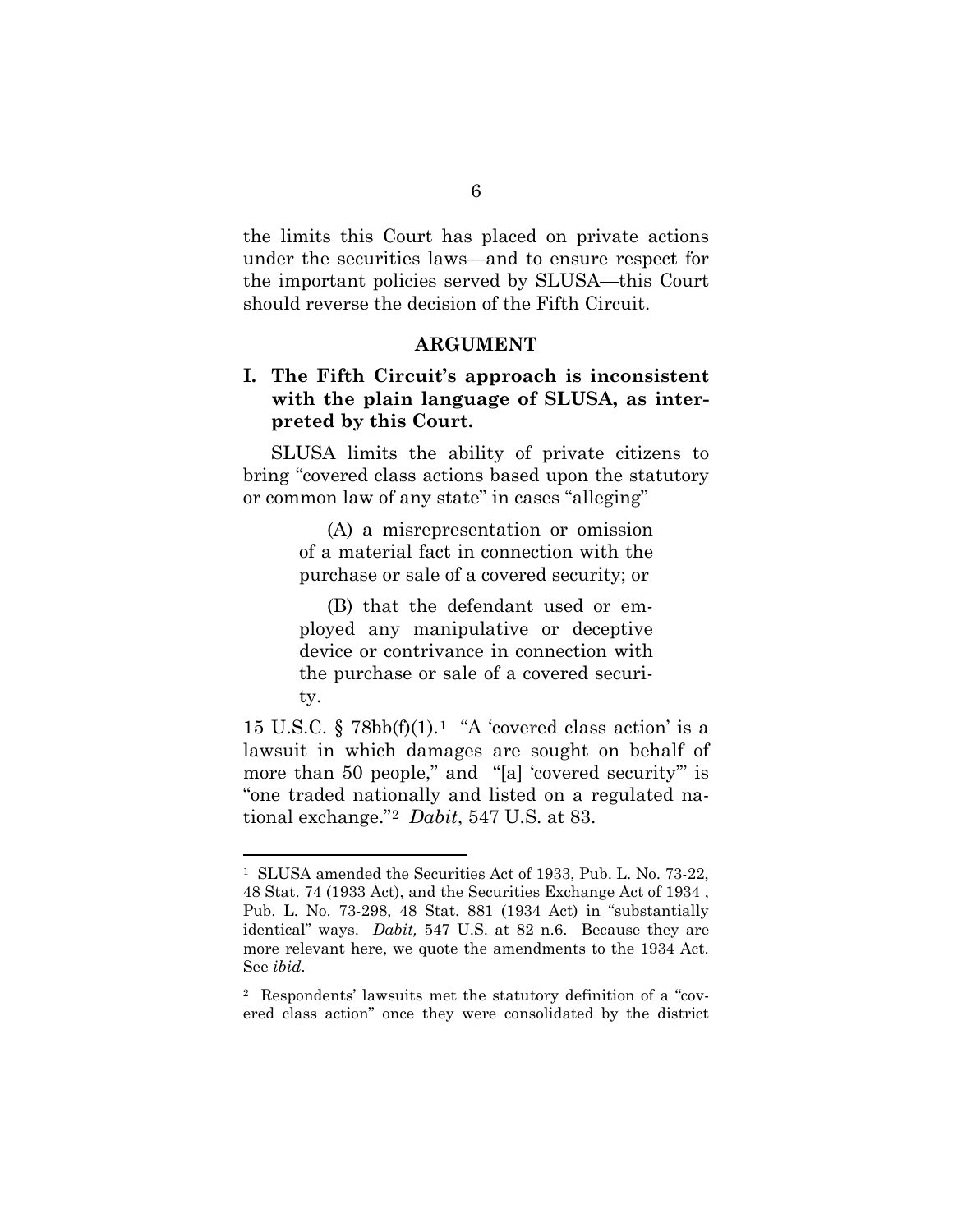While section B applies to cases alleging that "the defendant" used a "manipulative or deceptive device or contrivance," the section at issue in this case section A—applies SLUSA preclusion to *any* case alleging a "misrepresentation or omission of material fact in connection with the purchase or sale of a covered security," without regard to the identity of either the person who made the misrepresentation or the person who purchased or sold the covered security. 15 U.S.C. § 78bb(f)(1).

As this Court has recognized, SLUSA's use of "in connection with" did not occur in a vacuum. See *Dabit*, 547 U.S. at 84–85. The same phrase appears in section 10 of the 1934 Act, and in that context, this Court has interpreted it broadly for more than forty years. *Id.* at 85 ("[W]hen this Court *has* sought to give meaning to the phrase ['in connection with'] in the context of § 10(b) and Rule 10b-5, it has espoused a broad interpretation."). An interpretation that places "'broad discretionary powers' in the regulatory agency" has "been found practically essential" because "practices 'constantly vary and \* \* \* practices legitimate for some purposes may be turned to illegitimate and fraudulent means.'" *Superintendent of Ins. of State of N.Y.* v. *Bankers Life & Cas. Co.*, 404 U.S. 6, 12 (1971); see, *e.g., Sec. Exch. Comm'n* v. *Zandford,* 535 U.S. 813, 819 (2002) (noting that "[i]n its role enforcing the Act, the SEC has consistently adopted a broad reading of the phrase 'in connection with the purchase or sale of any security'"). After surveying the judicial record, *Dabit* concluded that Congress intended to "incorporate" this "broad construction"

 $\overline{a}$ 

court below. See Willis Pet. at 12 (citing 15 U.S.C.  $\S 78bb(f)(5)(B(ii))$  (discussing the "grouping" of actions).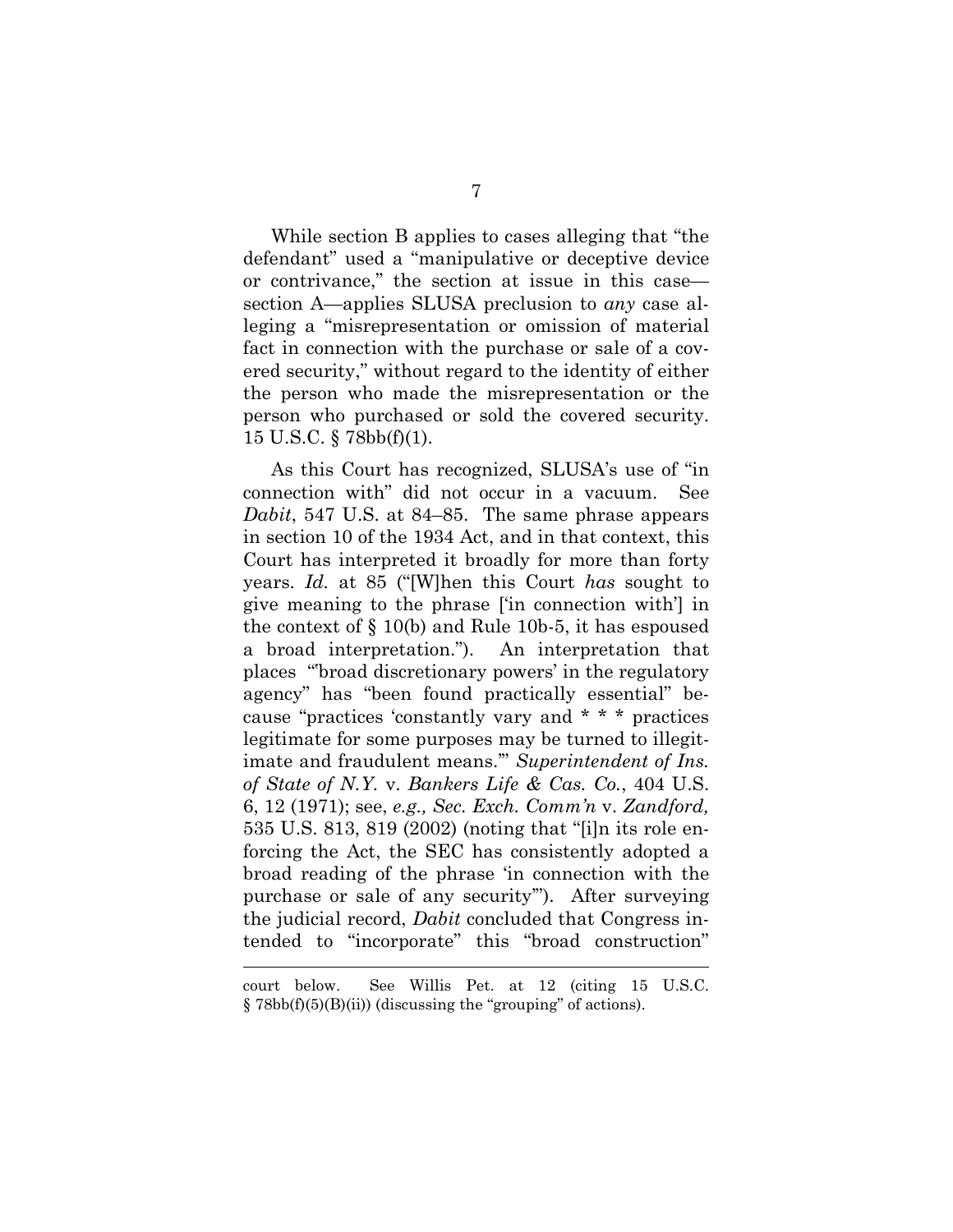when it "imported the key phrase—'in connection with the purchase or sale'—into SLUSA's core provision." 547 U.S. at 85.

What *Dabit* did *not* hold, however, was that the scope of activity encompassed by the phrase "in connection with" in SLUSA was limited to acts for which a private plaintiff could recover in federal court. See *id.* at 84. The *Dabit* respondents made this argument, asserting that SLUSA did not reach their claims because they were mere holders of securities who lacked standing to bring a private securities action under federal law. See *id*. But this Court rejected the argument that "in connection with" must be "read narrowly to encompass (and therefore preempt) only those actions in which the purchaserseller requirement of *Blue Chip Stamps* is met." *Id.* at 84–85. The Court held instead that "it is enough that the fraud alleged 'coincide' with a securities transaction—whether by the plaintiff or by someone else." *Ibid.* In reaching this holding, the Court reasoned that "[a] narrow reading of the statute would undercut the effectiveness of the [PSLRA] and thus run contrary to SLUSA's stated purpose," which was "to prevent certain State private securities class action lawsuits alleging fraud from being used to frustrate the [PSLRA's] objectives." *Id.* at 86. Thus, following *Dabit,* a lawsuit that alleges the existence of fraud that "'coincides' with a securities transaction," by either "the plaintiff or by someone else," falls within SLUSA's scope. *Ibid.* 

Here, the plaintiffs had alleged that they invested in the Stanford scheme in part because of representations that the CDs would be backed by covered securities. Under SLUSA's plain language and the guid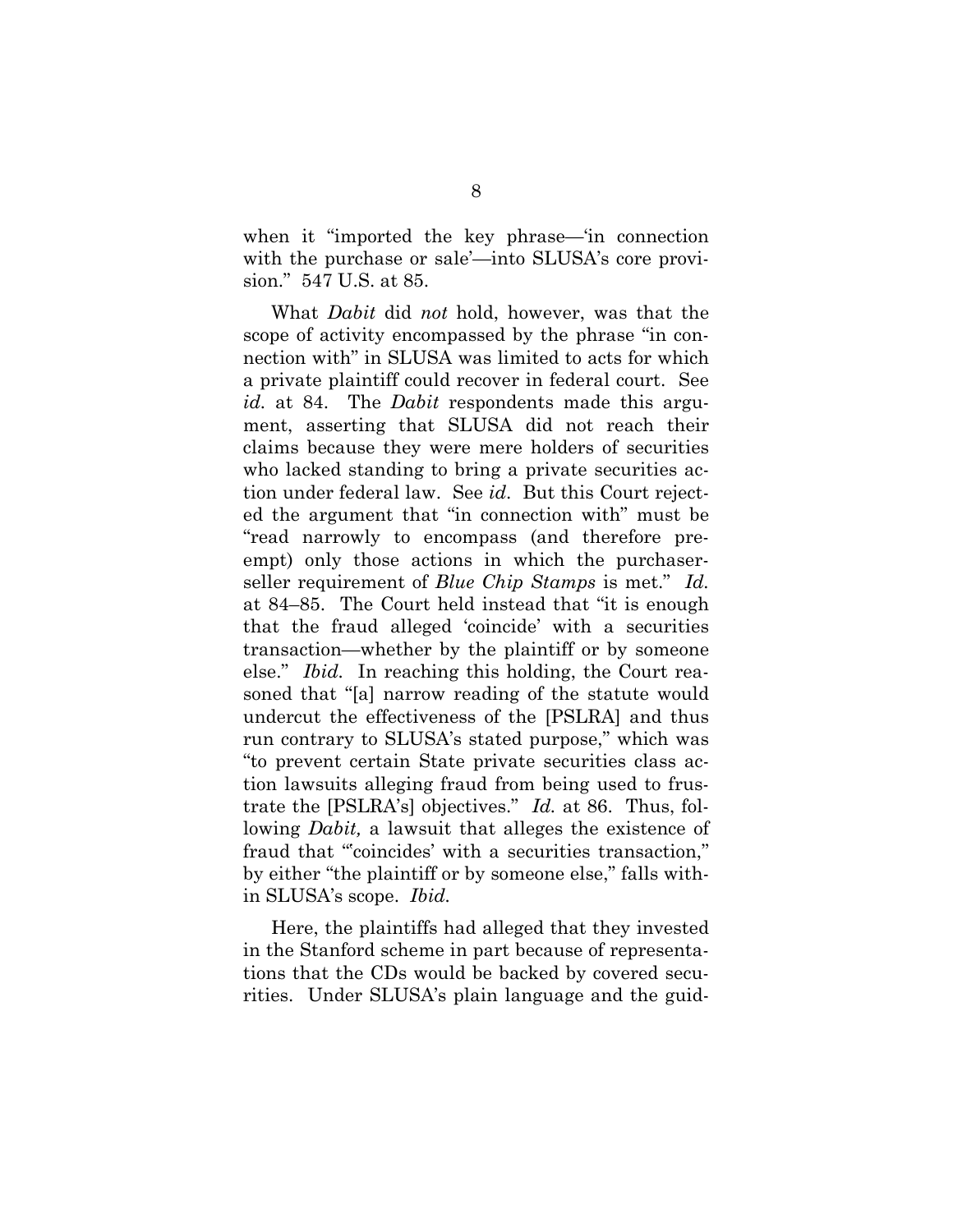ance provided in *Dabit*, that allegation alone should have been enough to trigger SLUSA preclusion.

But the Fifth Circuit held to the contrary—largely because the lawsuit also included *other* alleged misrepresentations. The plaintiffs alleged that the defendants also falsely represented that the CDs were a "safe and secure" investment with a high level of liquidity and consistently high rates of return. According to the Fifth Circuit, "[t]hat the CDs were marketed with some vague references" about the nature of the CDs' underlying investments "seems tangential" to the schemes allegedly advanced by the defendants.

The Fifth Circuit's approach improperly imports a new requirement for SLUSA preclusion—a requirement that the allegations about representations "in connection with" covered securities *predominate* over any other allegations in the complaint. This requirement is not reflected in the statutory text—and it would enable plaintiffs to evade preclusion through artful pleading. Moreover, as discussed further below, the Fifth Circuit's approach would frustrate the important policies that underlay SLUSA's enactment. For all these reasons, this Court should decline to adopt the analysis suggested by the Fifth Circuit.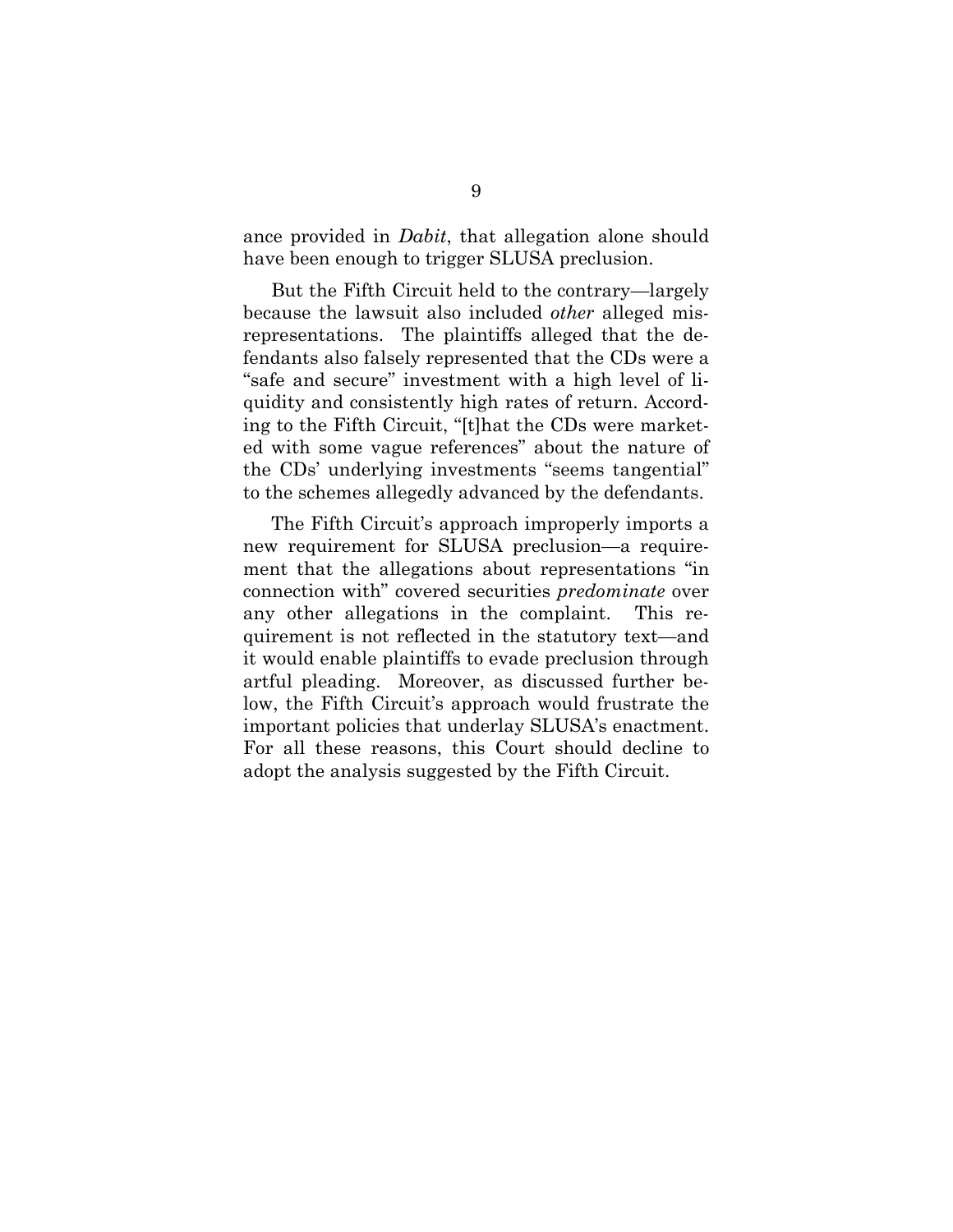#### <span id="page-17-0"></span>**II. The Fifth Circuit's approach would frustrate the important limitations this Court and Congress have placed on private securities suits, including on private claims for aiding and abetting.**

 Among other things, the Fifth Circuit's reading would allow class action plaintiffs to assert aiding and abetting claims like the ones in this litigation in state court, even though such claims would clearly be barred under federal law. *Stoneridge,* 552 U.S. at 162–63. In its experience, DRI believes that the consequences of such a rule would be grave—and that they are precisely the kinds of consequences that motivated Congress to adopt SLUSA in the first place.

### <span id="page-17-1"></span>**A. This Court and Congress have carefully circumscribed securities class actions to prevent abusive practices that expose U.S. markets to unacceptable risks.**

As this Court has noted, "[t]he magnitude of the federal interest in protecting the integrity and efficient operation of the market for nationally traded securities cannot be overstated." *Dabit,* 547 U.S. at 78. Since their enactment in the 1930s, the Securities Acts have "anchored" the federal regulation of these "vital elements of our economy." *Ibid*. Accordingly, this Court has adopted a "broad interpretation" of the SEC's enforcement powers under Section 10(b). *Id.* at 85.

By contrast, this Court has taken a narrow approach to the judicially implied private right of action. See, *e.g., Blue Chip Stamps* v. *Manor Drug Stores,* 421 U.S. 723, 748–49 (limitations on standing); *Central Bank*, 511 U.S. at 179–80 (limitations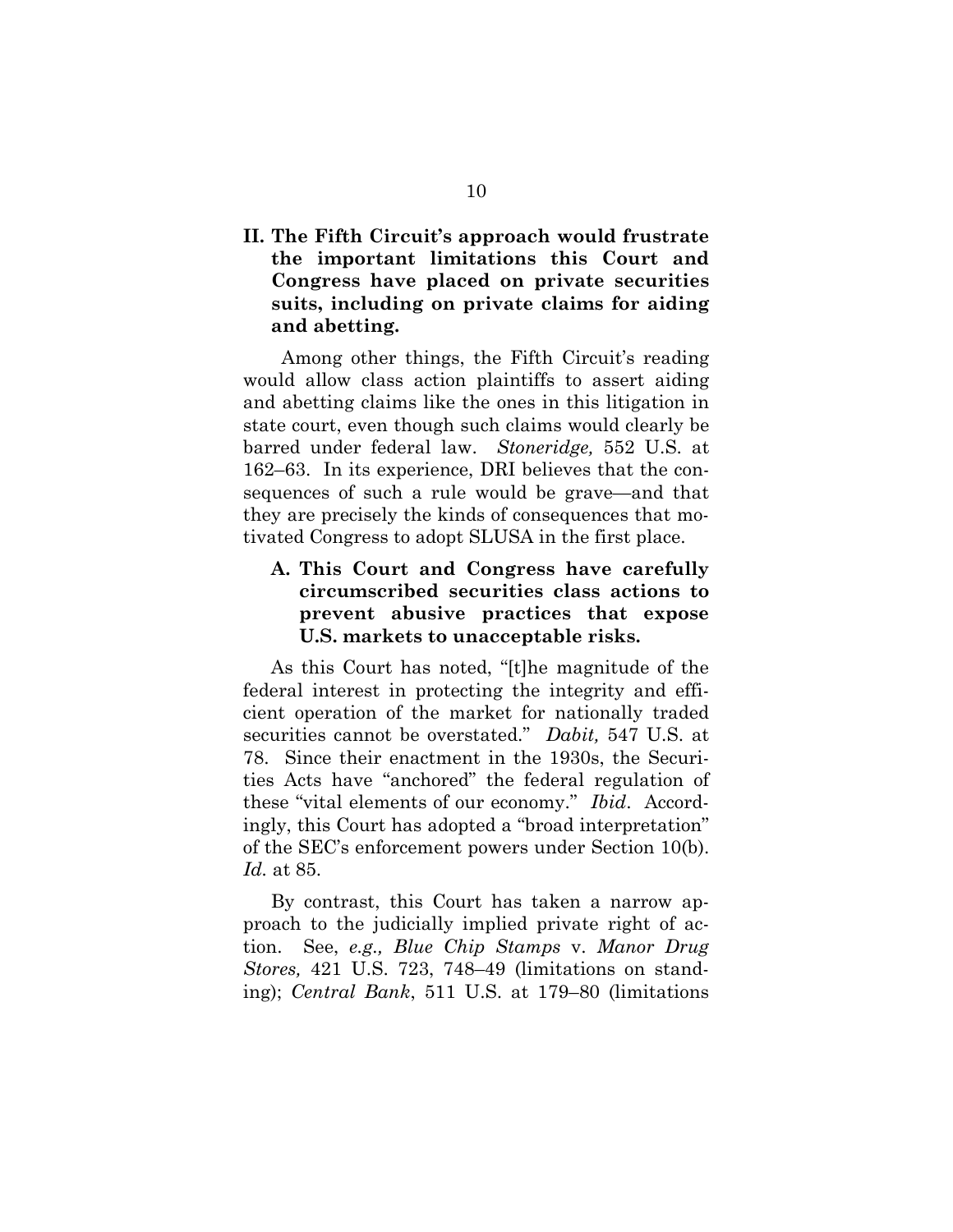on aiding and abetting liability where no fraud is alleged); *Stoneridge,* 552 U.S. at 165–66 (limitations on aiding and abetting liability where fraud is alleged). And when Congress passed the PSLRA in 1995, it followed the same cautious, federally oriented approach by (1) adding new limits on the private right of action, and (2) expanding and clarifying the scope of the SEC's authority to protect the integrity of the national securities markets.

There is good reason for such caution. In *Central Bank*, this Court recognized that "litigation under Rule 10b-5 presents a danger of vexatiousness different in degree and in kind from that which accompanies litigation in general."[3](#page-18-0) 511 U.S. at 188–89 (citing *Blue Chip Stamps,* 421 U.S. at 739; *Virginia Bankshares,* 501 U.S. at 1105; S. Rep. No. 73-792, at 21 (1934) (attorney's fee provision is protection against strike suits)). That is in part because "in the field of federal securities laws governing disclosure of information, even a complaint which by objective standards may have very little chance of success at trial has a settlement value to the plaintiff out of any proportion to its prospect of success," for "[t]he very pendency of the lawsuit may frustrate or delay normal business activity of the defendant which is totally unrelated to the lawsuit." *Blue Chip Stamps*, 421 U.S. at 740. And the House Report on the PSLRA documented the "ways in which the class-action de-

<span id="page-18-0"></span><sup>&</sup>lt;sup>3</sup> When evaluating attempts to extend the scope of private securities enforcement actions, this Court has long "considered [it] appropriate to examine" the "practical consequences of [such] an expansion." *Stoneridge,* 552 U.S. at 163 (citing *Virginia Bankshares, Inc.* v. *Sandberg,* 501 U.S. 1083, 1104–05 (1991); *Blue Chip Stamps,* 421 U.S. at 737).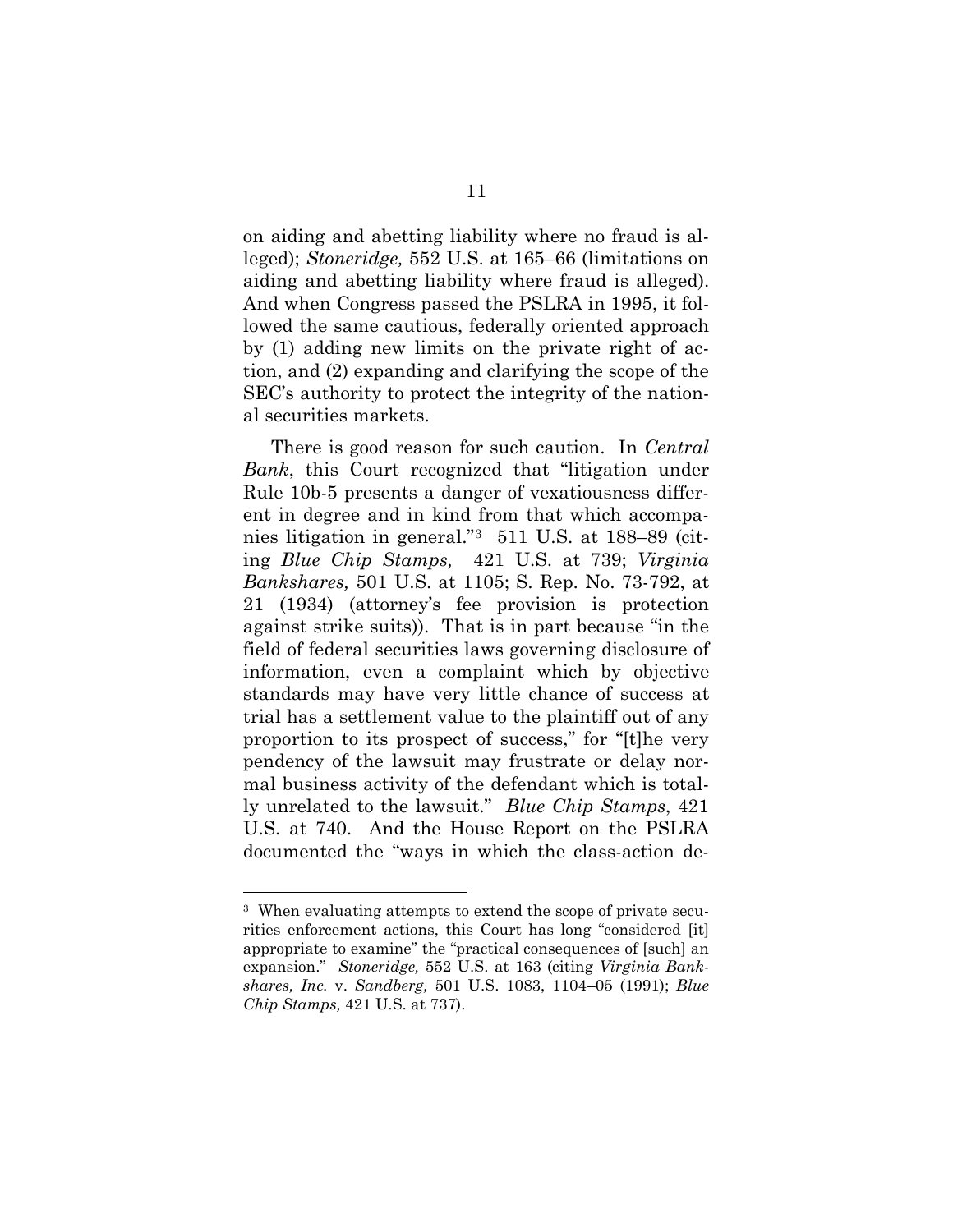vice was being used to injure 'the entire U.S. economy.'" *Dabit,* 547 U.S. at 81 (quoting H.R. Rep. No. 104-369, at 31 (1995) (Conf. Rep.)). The Report observed that "nuisance filings, targeting of deep-pocket defendants, vexatious discovery requests, and 'manipulation by class action lawyers of the clients whom they purportedly represent' had become rampant in recent years," and that "these abuses resulted in extortionate settlements, chilled any discussion of issuers' future prospects, and deterred qualified individuals from serving on boards of directors." *Ibid.* (internal quotations omitted).

The PSLRA responded to these abuses in Title I, which is captioned "Reduction of Abusive Litigation." Among other things, Title I limits recoverable damages; imposes new restrictions on the selection of (and compensation for) lead plaintiffs in a class action; authorizes a stay of discovery pending resolution of any motion to dismiss; and imposes heightened pleading standards. *Id.* at 81–82 (citing 15 U.S.C. § 78u-4 and *Dura Pharmals., Inc.* v. *Broudo,* 544 U.S. 336 (2005)). In short, as this Court acknowledged in *Dabit*, Congress's "effort to deter or at least quickly dispose of those suits whose nuisance value outweighs their merits placed special burdens on plaintiffs seeking to bring federal securities fraud class actions." *Ibid.*

To avoid these new burdens, the plaintiffs' bar turned its attention to state court. In the first six months of 1996, following the enactment of the PSLRA, the number of state securities class actions filed in California alone increased fivefold. H.R. Rep. No. 105-640, at 10 (1998); see also SEC, OFFICE OF GENERAL COUNSEL, REPORT TO THE PRESIDENT AND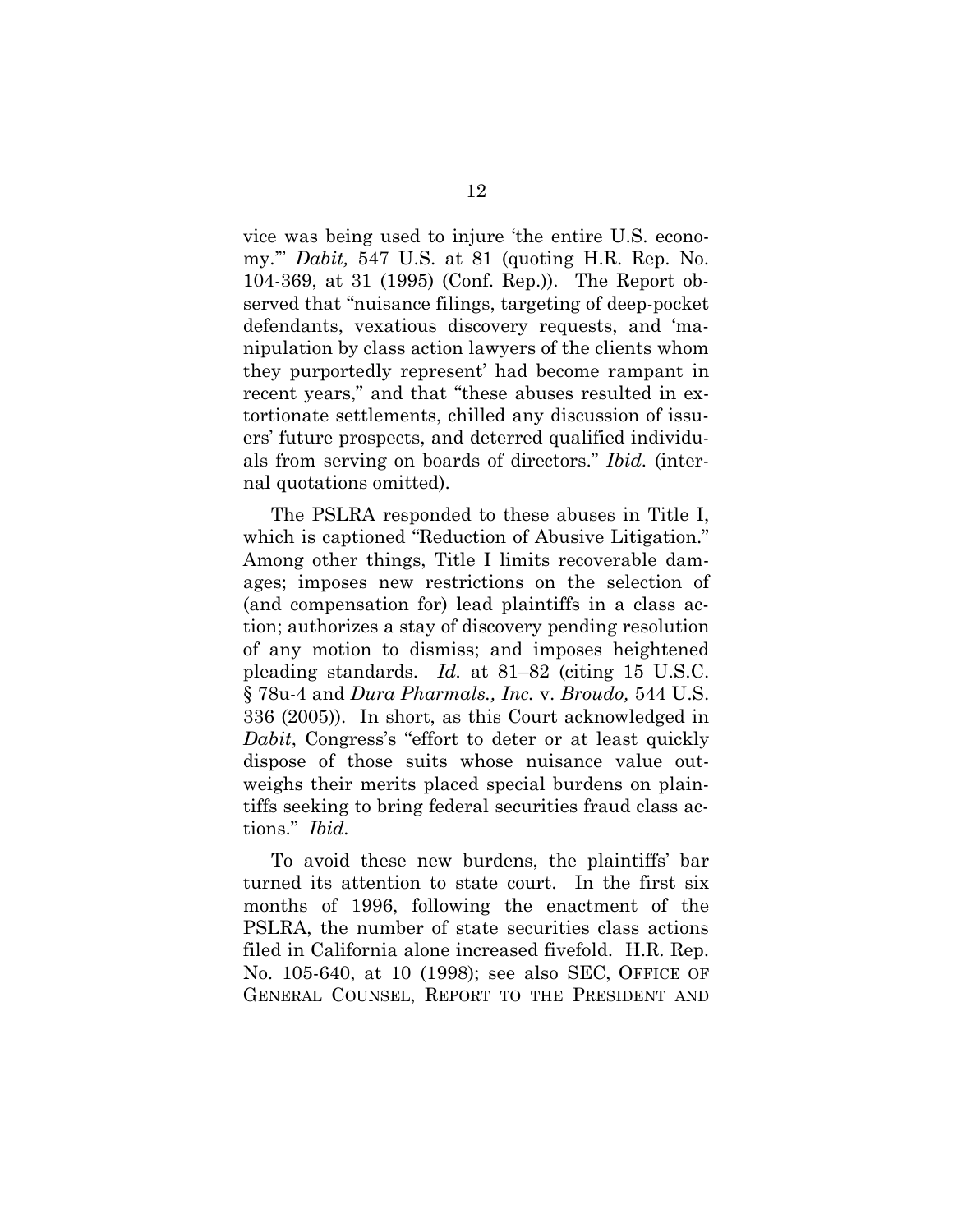THE CONGRESS ON THE FIRST YEAR OF PRACTICE UN-DER THE PRIVATE SECURITIES LITIGATION REFORM ACT OF 1995, at 84 (1997) (noting the increase in state securities class actions and observing that this "may reflect a migration of weaker cases to state court"); H.R. Rep. No. 105-803, at 14–15 (1998) (Conf. Rep.) (stating that plaintiffs' attorneys were attempting to "circumvent the [PSLRA's] provisions by exploiting differences between Federal and State laws by filing frivolous and speculative lawsuits in State court, where essentially none of the Reform Act's procedural or substantive protections against abusive suits are available").

This shift is no surprise. "Prior to the passage of the [PSLRA], there was essentially no significant securities class action litigation brought in State court.'" *Dabit,* 547 U.S. at 88 (quoting H.R. Rep. No. 105-803, at 14 (1998) (Conf. Rep.). This was true even though state securities laws permitted private citizens to bring suit on theories that were not allowed under federal law. *Ibid.* ("[W]hile state-law holder claims were theoretically available both before and after the decision in *Blue Chip Stamps,* the actual assertion of such claims by way of class action was virtually unheard of before SLUSA was enacted; respondent and his *amici* have identified only *one* pre-SLUSA case involving a state-law class action asserting holder claims."). "To stem this 'shif[t] from Federal to State courts' and 'prevent certain State private securities class action lawsuits alleging fraud from being used to frustrate the objectives of' the [PSLRA,] \* \* \* Congress enacted SLUSA." *Id.* at 82 (quoting SLUSA §§ 2(2), (5), 112 Stat. 3227).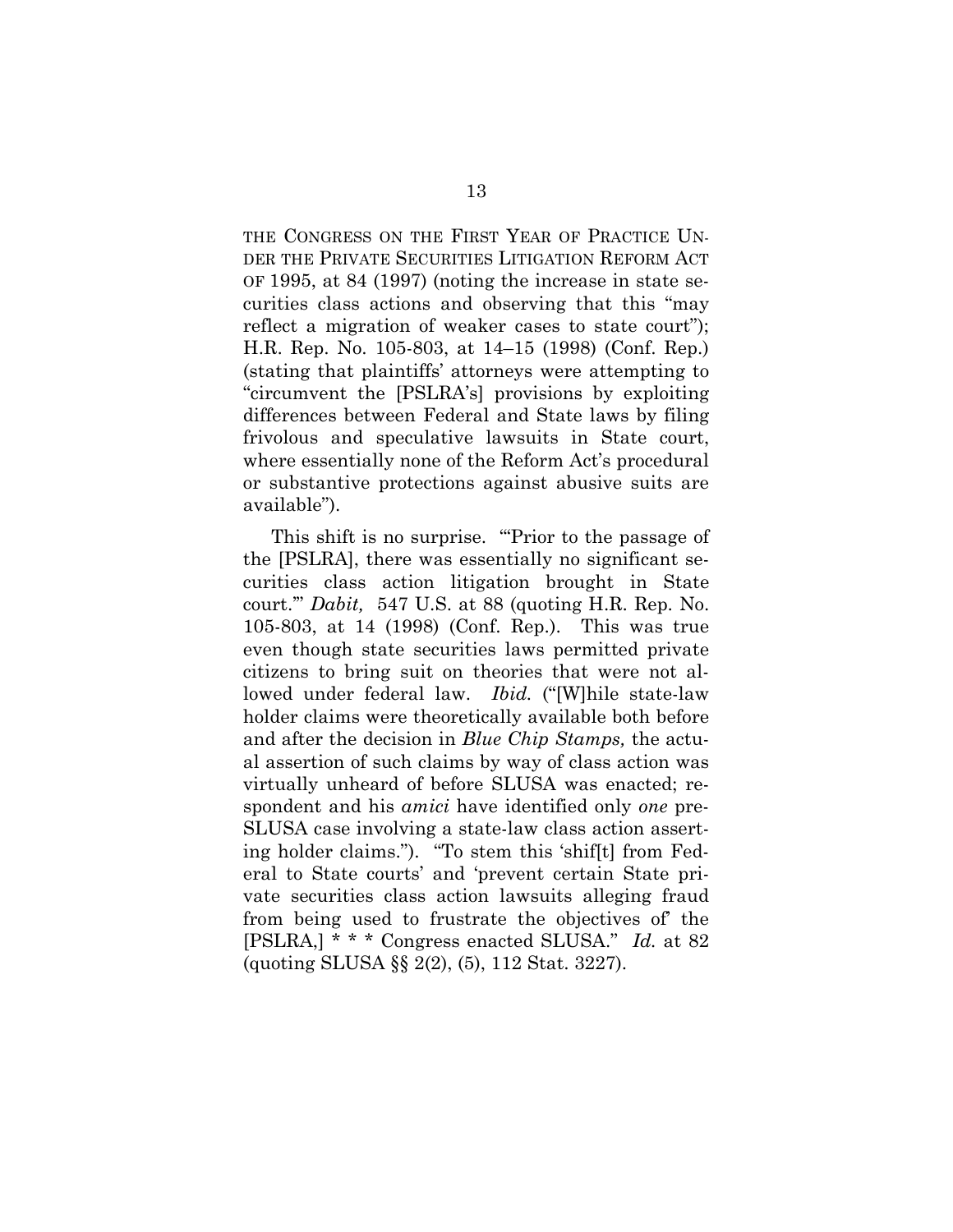SLUSA's legislative history reflects Congress's considered judgment that "lawsuits alleging violations that involve securities that are offered nationally belong in Federal court." 144 Cong. Rec. H10771 (daily ed. Oct. 13, 1998) (statement of Rep. Bliley); see also H.R. Rep. No. 105-803, at 13 (1998) (Conf. Rep.) ("this legislation establishes uniform national rules for securities class action litigation involving our national capital markets"). To accomplish this objective, SLUSA targeted the private enforcement mechanism that Congress identified as most prone to abuse: class actions. To prevent SLUSA's substantive objectives from being frustrated through artful pleading, Congress created a broad and flexible definition of "covered class actions" and freely permitted removal to federal court.[4](#page-21-0) *Dabit*, 547 U.S. at 83 nn. 6, 8

<span id="page-21-0"></span>4 The statute states:

The term 'covered class action' means—

(i) any single lawsuit in which—

(I) damages are sought on behalf of more than 50 persons or prospective class members, and questions of law or fact common to those persons or members of the prospective class, without reference to issues of individualized reliance on an alleged misstatement or omission, predominate over any questions affecting only individual persons or members; or

(II) one or more named parties seek to recover damages on a representative basis on behalf of themselves and other unnamed parties similarly situated, and questions of law or fact common to those persons or members of the prospective class predominate over any questions affecting only individual persons or members; or

(ii) any group of lawsuits filed in or pending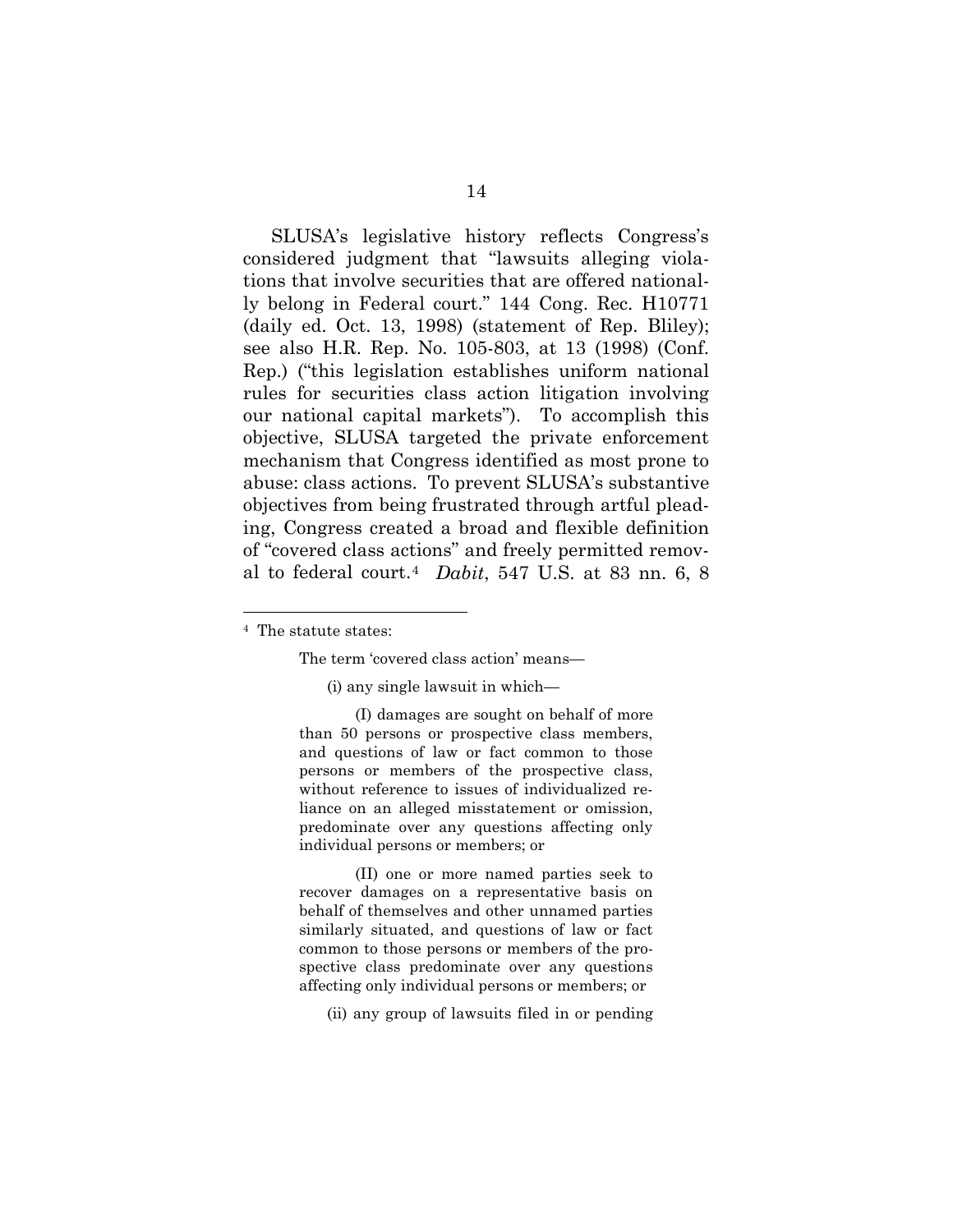(quoting SLUSA, 112 Stat. 3230, 3232 (codified at 15 U.S.C.  $\S$  78bb(f)(2), (5)). And, as we have already seen, when it defined the kinds of allegations covered by the law, Congress used the "in connection with" language that has been broadly construed by this Court for over forty years. SLUSA, 112 Stat. 3230 (codified as amended at 15 U.S.C.  $\S 78bb(f)(1)$ ); see *supra* at 9. Overall, then, SLUSA reflects Congress's judgment that private securities enforcement must be carefully cabined and that the category of private lawsuits that presents the greatest risk of harming the U.S. securities markets—class actions—should be brought only under federal law.

Congress's reforms have had a positive impact: in 2011, the overall number of securities class action settlements declined by thirty percent to the lowest number since 1999, while the total settlement value—\$3.4 billion—represented a seventeen percent increase from prior years, largely due to the participation of institutional plaintiffs like pension funds.[5](#page-22-0) 

 $\overline{a}$ 

(II) the lawsuits are joined, consolidated, or otherwise proceed as a single action for any purpose.

*Dabit*, 547 U.S. at 83 n.8 (quoting SLUSA, 112 Stat. 3232 (codified at 15 U.S.C. § 78bb(f)(5)(B)).

<span id="page-22-0"></span><sup>5</sup> PRICEWATERHOUSECOOPERS, THE EVER-CHANGING LANDSCAPE OF LITIGATION COMES FULL CIRCLE: 2011 SECURITIES LITIGA-TION STUDY 22–23 (2012), *available at* http://10b5.pwc.com/PDF/ 2011\_securities\_litigation\_study\_14\_interactive.PDF (last visited May 10, 2013).

in the same court and involving common questions of law or fact, in which—

<sup>(</sup>I) damages are sought on behalf of more than 50 persons; and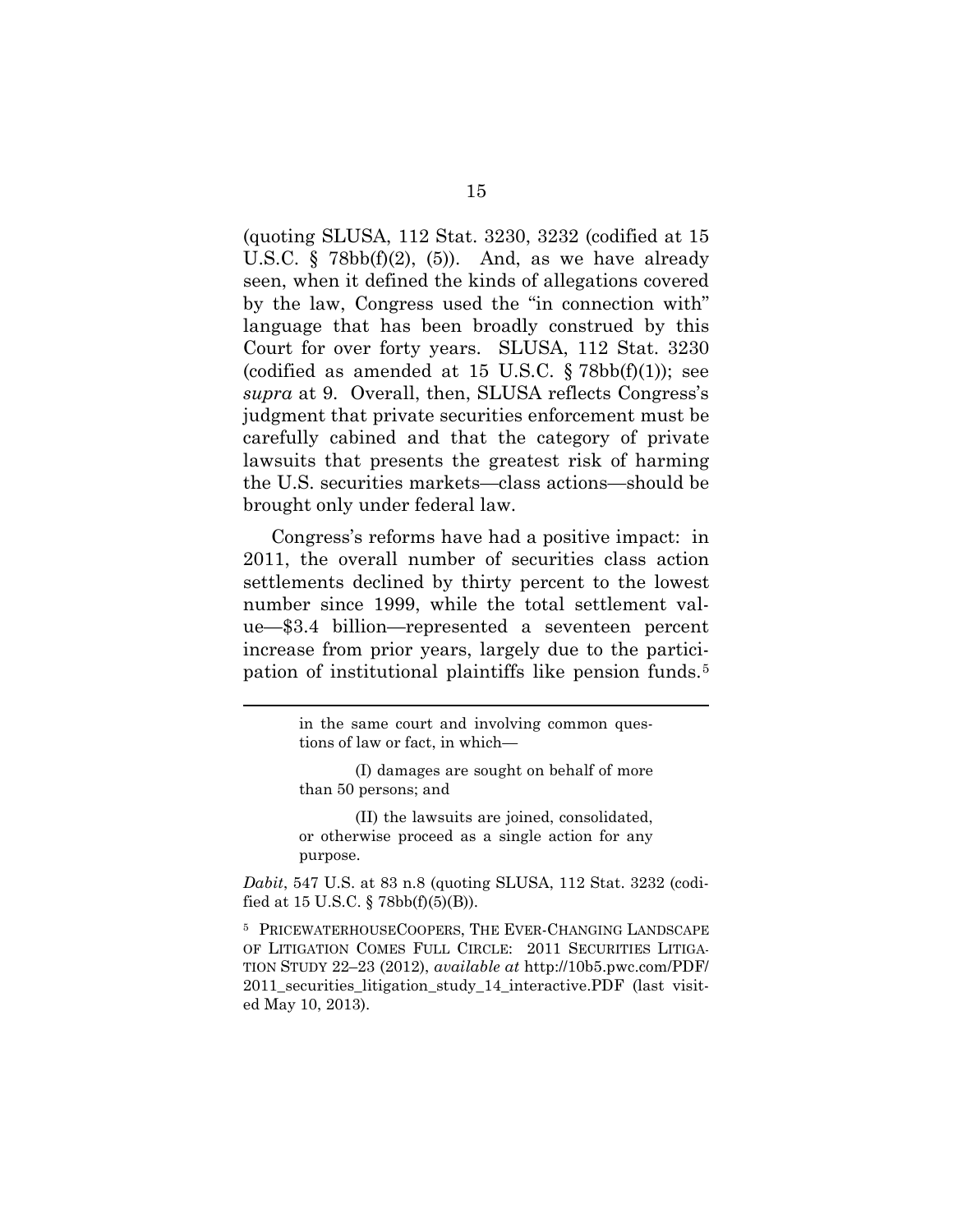Since small settlements are often regarded as a sign of nuisance suits, and because the participation of large institutional investors like pension funds (thought to be a bulwark against strike suits) was one of the results Congress sought to achieve in the PSLRA, these trends highlight the enduring nature of Congress's reforms. See Joseph A. Grundfest, *Why Disimply?*, 108 HARV. L. REV. 727, 742–43 (1995) (noting that settlements of less than \$2 million suggested that the suits held only a nuisance value); 15 U.S.C.  $\S$ [5]  $77z-1(a)(3)(B)$ ,  $78u-4(a)(3)(B)$  (creating a rebuttable presumption that the class member with the largest financial interest is the most adequate lead plaintiff); H.R. Rep. No. 104-369, at 34 (1995) (observing that this presumption is intended to "encourage institutional investors to take a more active role in securities class action lawsuits."). By opening the door to expanded securities-related litigation in state court, the Fifth Circuit's decision threatens to undo much of what Congress accomplished in the PSLRA and SLUSA.

<span id="page-23-0"></span>**B. Private lawsuits for aiding and abetting securities-related misstatements—which would clearly increase under the Fifth Circuit's approach—are particularly harmful to U.S. capital markets.** 

If SLUSA preclusion is relaxed—as it would be under the Fifth Circuit's approach—one of the inevitable consequences would be an increase in private state law class actions against secondary actors like law firms, auditors, and other professional services firms. This would thwart one of the most important limitations on private securities litigation: the prohibition on claims for aiding and abetting.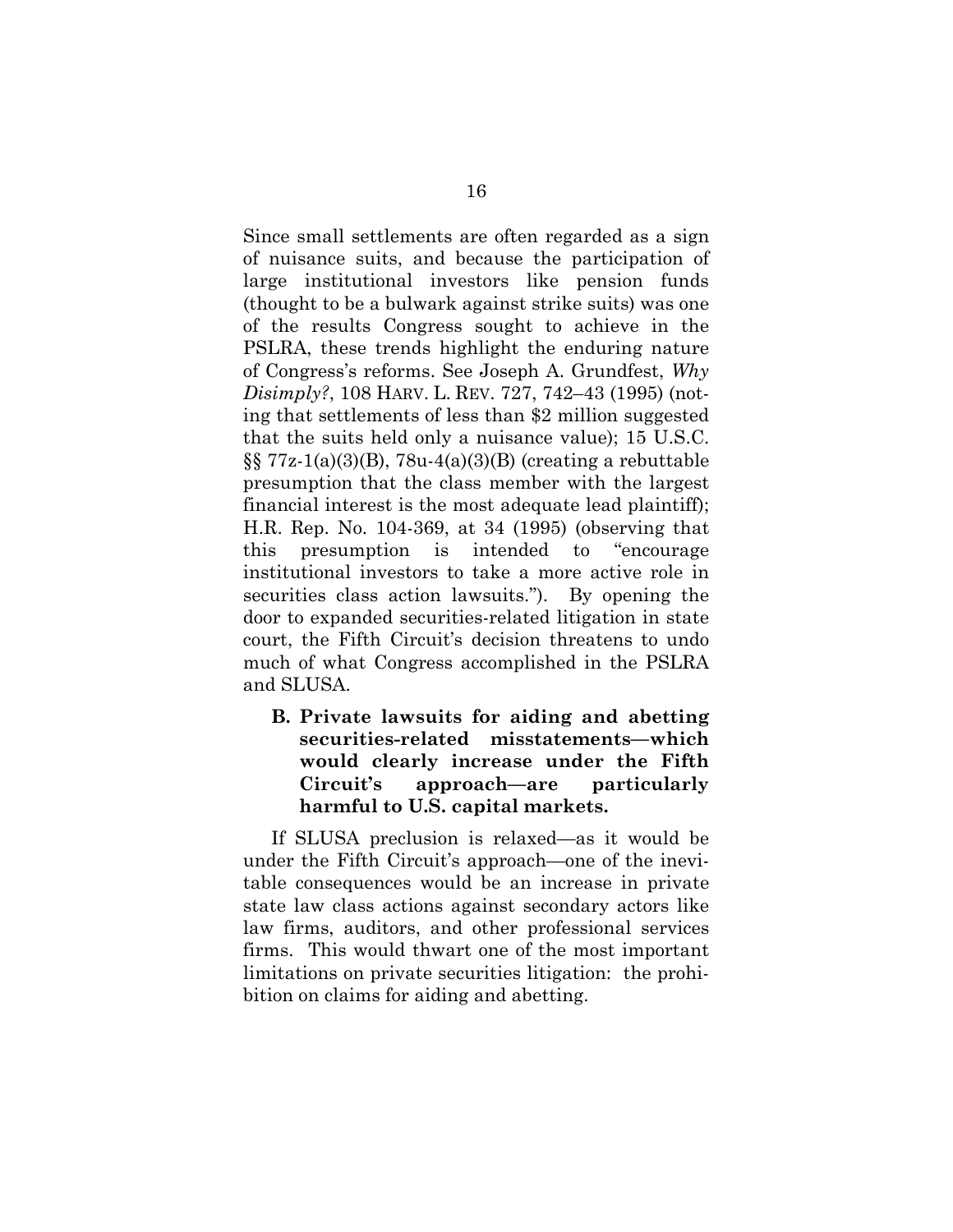1. This Court first addressed this issue in *Central Bank.* "Since 1966, numerous [lower] courts" had held that private litigants could sue those who aided and abetted another actor who violated the securities laws. *Central Bank*, 511 U.S. at 169-70. Squarely reviewing the issue for the first time, the Court concluded that private civil liability for aiding and abetting was not supported by the text of section 10(b). *Id.* at 177–78.

In reaching this result, the Court went out of its way to observe that "[s]econdary liability for aiders and abettors exacts costs that may disserve the goals of fair dealing and efficiency in the securities markets." *Id.* at 188. Securities litigation is "an area that demands certainty and predictability," but because "the rules for determining aiding and abetting liability are unclear, \* \* \* decisions [are likely to be] made on an ad hoc basis, offering little predictive value to those who provide services to participants in the securities business." *Ibid.* (internal quotations and citations omitted.). The Court concluded that "'[s]uch a shifting and highly fact-oriented disposition of the issue of who may [be liable for] a damages claim for violation of Rule 10b-5'" is not a "'satisfactory basis for a rule of liability imposed on the conduct of business transactions.'" *Ibid.* (quoting *Blue Chip Stamps,* 421 U.S. at 755).

The Court identified many of the same hazards in aiding and abetting liability that led Congress to enact PSLRA's limits on securities class actions the following year. "Because of the uncertainty of the governing rules, entities subject to secondary liability as aiders and abettors may find it prudent and necessary, as a business judgment, to abandon substantial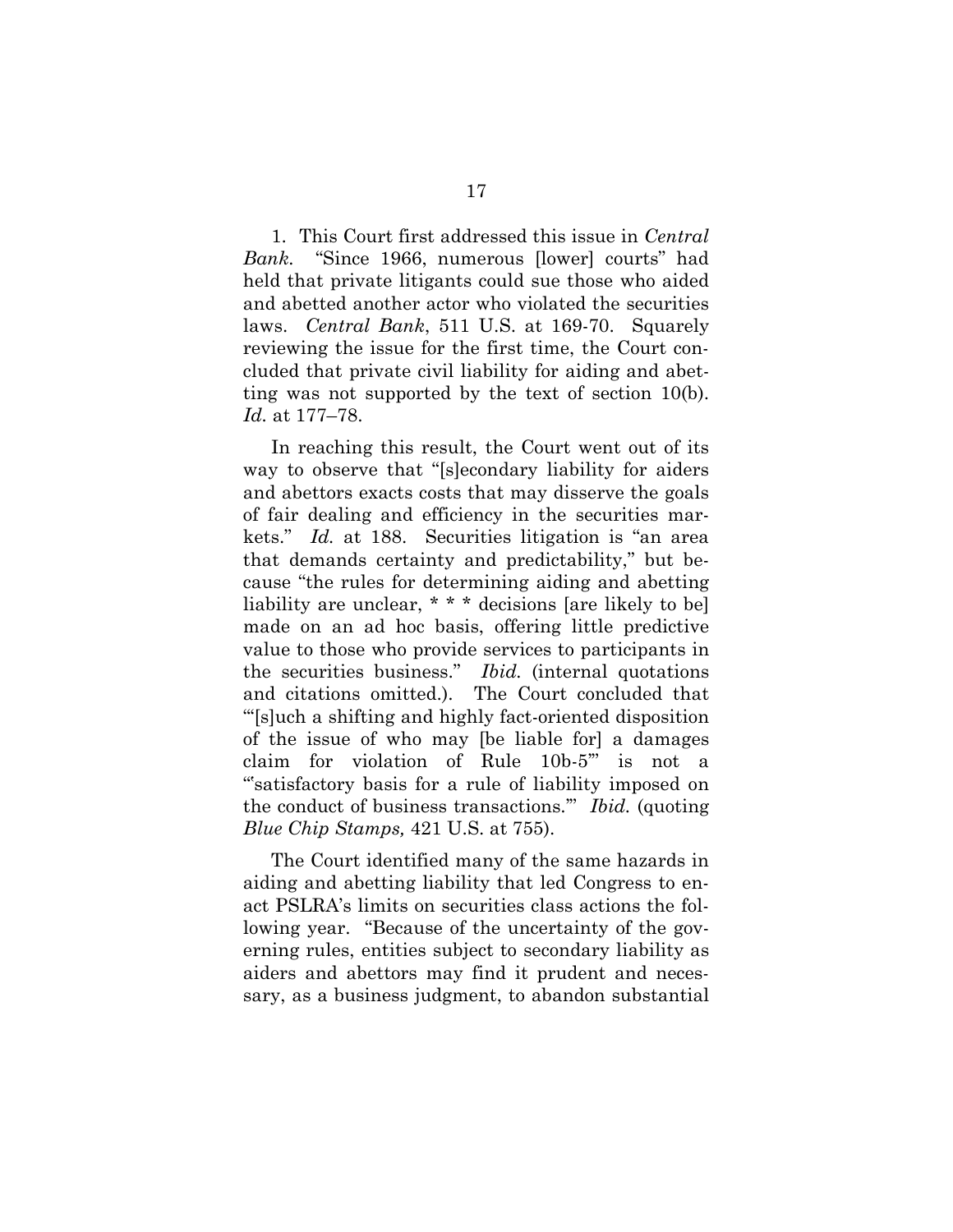defenses and to pay settlements in order to avoid the expense and risk of going to trial." *Id.* at 189. "This uncertainty and excessive litigation can have ripple effects" on "newer and smaller companies" that "may find it difficult to obtain advice from professionals" like lawyers and auditors—who may fear "that a newer or smaller company may not survive and that business failure would generate securities litigation against the professional, among others." *Ibid.* Perversely, these "increased costs incurred by professionals because of the litigation and settlement costs under 10b-5 may be passed on to their client companies, and in turn incurred by the company's investors, the intended beneficiaries of the statute." *Ibid.* (citing Ralph K. Winter, *Paying Lawyers, Empowering Prosecutors, and Protecting Managers: Raising the Cost of Capital in America*, 42 DUKE L.J. 945, 948–66 (1993)). Finally, the Court acknowledged that even meritless suits imposed a significant financial burden on secondary actors, noting that "[l]itigation under 10b-5 \* \* \* requires secondary actors to expend large sums even for pretrial defense and the negotiation of settlements," which in the case of major accounting firms resulted in the expenditure of "\$8 in legal fees for every \$1 paid in claims." *Ibid.* (citing 138 Cong. Rec. S12605 (Aug. 12, 1992) (remarks of Sen. Sanford).

2. Fourteen years later, in *Stoneridge,* the Court rejected an attempt to resurrect private aider and abettor liability and affirmed that Congress, in a "specific response to *Central Bank*," had subsequently "amended the securities laws to provide for limited coverage of aiders and abettors \* \* \* in actions brought by the SEC *but not by private parties*." *Stoneridge,* 552 U.S. at 162 (citing 15 U.S.C. § 78t(e))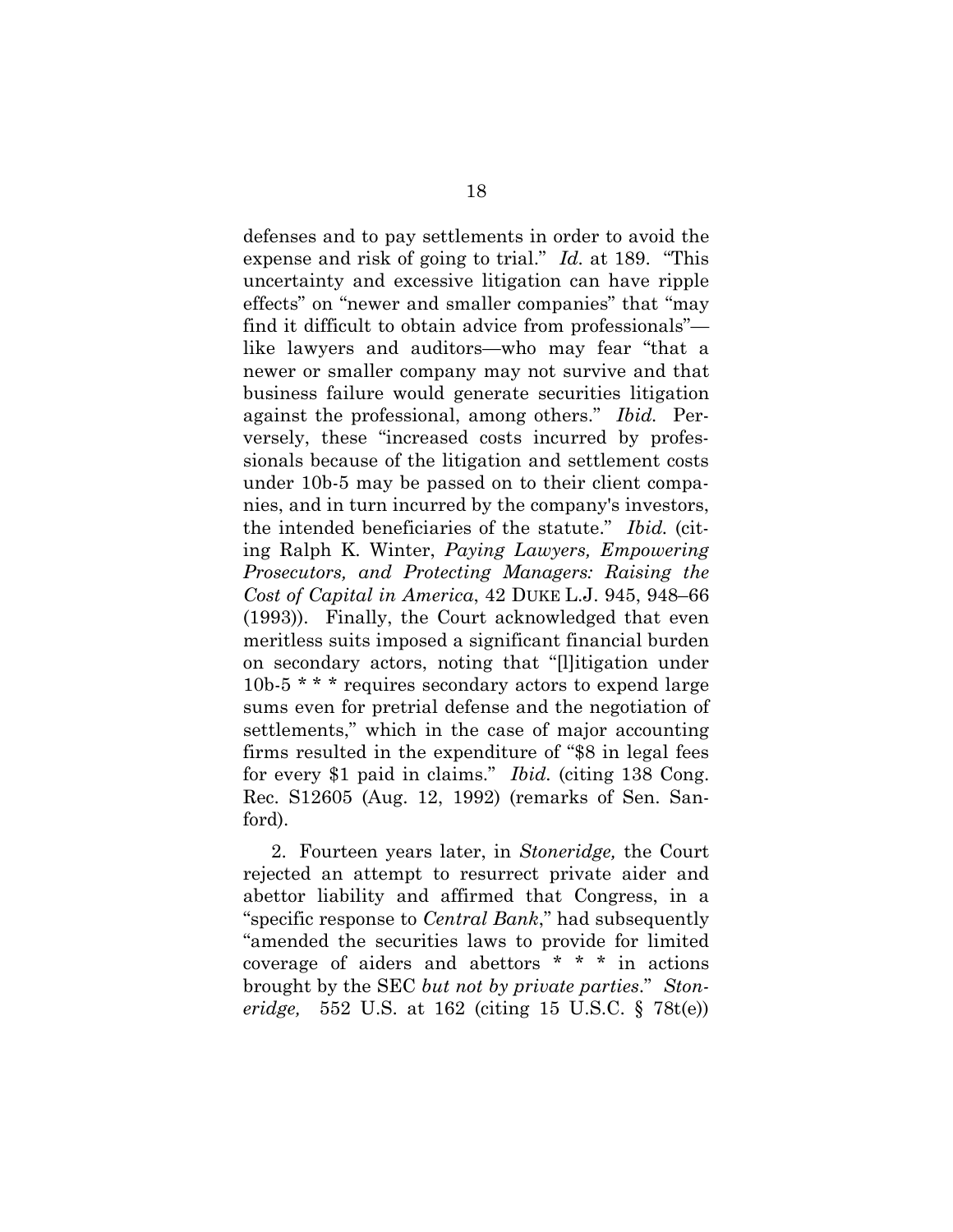(emphasis added). Recognizing private aider and abettor liability "would undermine Congress' determination that this class of defendants should be pursued by the SEC and not by private litigants," in violation of the principle that "[t]he express provision of one method of enforcing a substantive rule suggests that Congress intended to preclude others.'" *Id.* at 162–63 (quoting *Alexander* v. *Sandoval,* 532 U.S. 275, 290 (2001)).

Once again, the *Stoneridge* court went out of its way to identify the "practical consequences" of a contrary rule, noting that private civil liability for aiding and abetting securities fraud "would expose a new class of defendants"—such as lawyers, auditors, and otherwise innocent business partners—to the risk of "extensive discovery and the potential for uncertainty and disruption," which "allow[s] plaintiffs with weak claims to extort settlements from innocent companies." *Id.* at 163-64.These secondary actors would, in turn, likely pass their skyrocketing legal costs on to their clients and business partners, "rais[ing] the cost of being a publicly traded company under our law and shift[ing] securities offerings away from domestic capital markets." *Id.* at 164.

3. This Court's concerns about the negative effects of aider and abettor liability on the global competitiveness of the U.S. capital markets are as valid today as they were in 2005. One report commissioned by Senator Charles Schumer and New York City Mayor Michael Bloomberg found that "the high legal cost of doing business in the US financial services industry is of real concern to corporate executives," that "propensity toward legal action was the predominant problem," and that 85% of CEOs be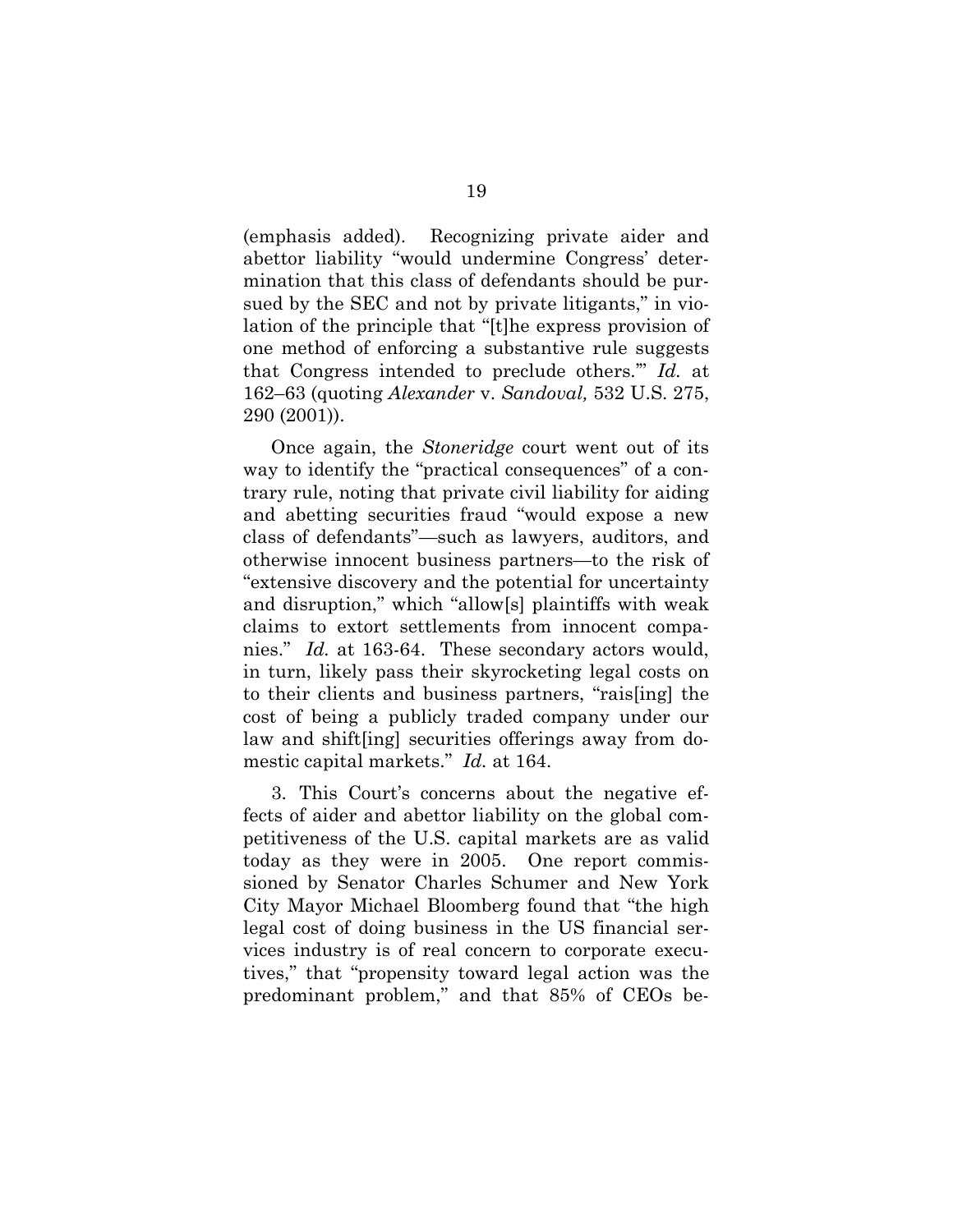lieved that London was preferable to New York in this regard. MCKINSEY & COMPANY, SUSTAINING NEW YORK'S AND THE US'S GLOBAL FINANCIAL SERVICES LEADERSHIP 75 (2007).[6](#page-27-0) And in a survey of 334 senior executives of overseas companies, one out of three companies that had considered going public in the U.S. indicated that "litigation [was] an 'extremely important' factor in their decision." THE FINANCIAL SERVICES FORUM, 2007 GLOBAL CAPITAL MARKETS SURVEY 6–8 (2007).[7](#page-27-1) Perhaps more tellingly, the same survey showed that "nine out of 10 companies who de-listed from a U.S. exchange" from 2003 to 2007 "said that the litigation environment played some role in that decision." *Ibid.* In short, the U.S. securities markets are already losing a competitive edge because of the high costs of litigation.

The Fifth Circuit's decision only exacerbates this already-serious problem—particularly because of its impact on aiding and abetting claims. Especially where the primary violator has become judgment proof, plaintiffs often attempt to shift their losses entirely to the third parties that may have provided professional services before the entity's collapse. These third parties—often accounting firms or law firms—generally will not have received any direct profit from the fraudulent schemes, outside their ordinary professional fees. Still, the availability of aiding and abetting claims transforms these entities into insurers for their clients and exposes them to the risk

<span id="page-27-0"></span> <sup>6</sup> *Available at* http://www.nyc.gov/html/om/ pdf/ny\_report\_final.pdf (last visited May 10, 2013).

<span id="page-27-1"></span><sup>7</sup> *Available at* http://www.financialservicesforum.org/images/ stories/20071211\_global\_capital\_\_markets\_survey.pdf (last visited May 10, 2013).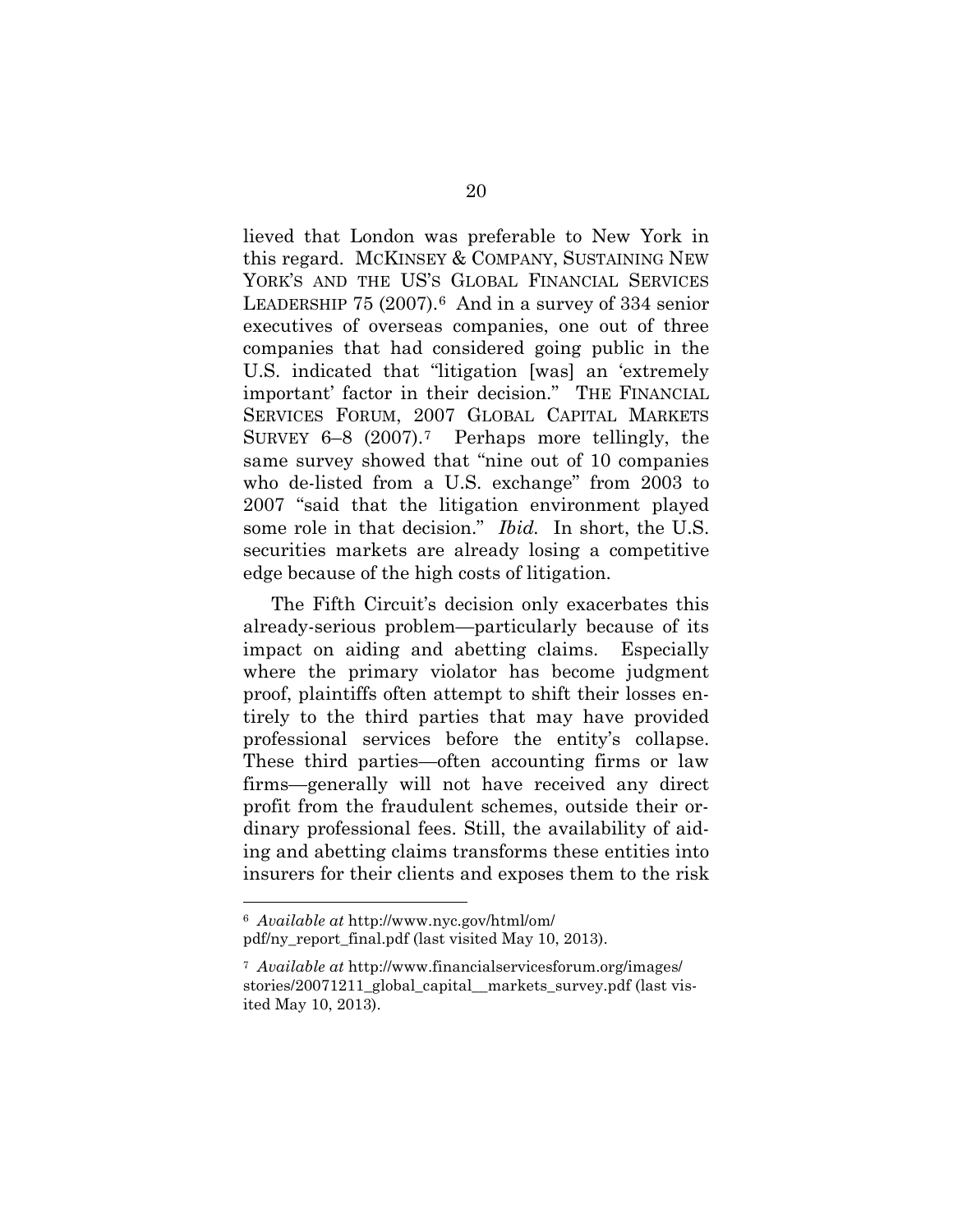of massive liability. That risk may force such firms to settle the claims against them, regardless of merit. And the costs of those settlements—and of the skyrocketing cost of defending such actions—will inevitably be passed on to clients and thus raise the cost of participating in the U.S. capital markets.

Based on its members' experience in representing lawyers and accounting firms that have been sued in securities class actions, DRI is well aware of the devastating effect that even meritless lawsuits can have on these professionals and the businesses they serve. Any expansion of such third-party litigation in state court—free from the limitations imposed by this Court's cases—would frustrate Congress's judgment that aiding and abetting claims are best investigated and prosecuted by the SEC, not by private parties. See 15 U.S.C. § 78t(e).

<span id="page-28-0"></span>**III. The risks and costs created by lawsuits like the ones at issue here are unnecessary because state and federal agencies already possess broad authority to prosecute both primary and secondary liability for securities-related misrepresentations.**

The allegations here show the hazards of interpreting SLUSA narrowly: one of the underlying complaints alleges that Stanford's lawyers aided and abetted securities fraud by "allegedly misrepresent[ing] *to the SEC* the Commission's ability to exercise its oversight over Stanford and SIB," and "telling *the SEC* that it could not investigate the operations of Stanford and SIB." Pet. App. at 42 (emphasis added). Still, the Fifth Circuit refused to apply SLUSA, concluding that even these representa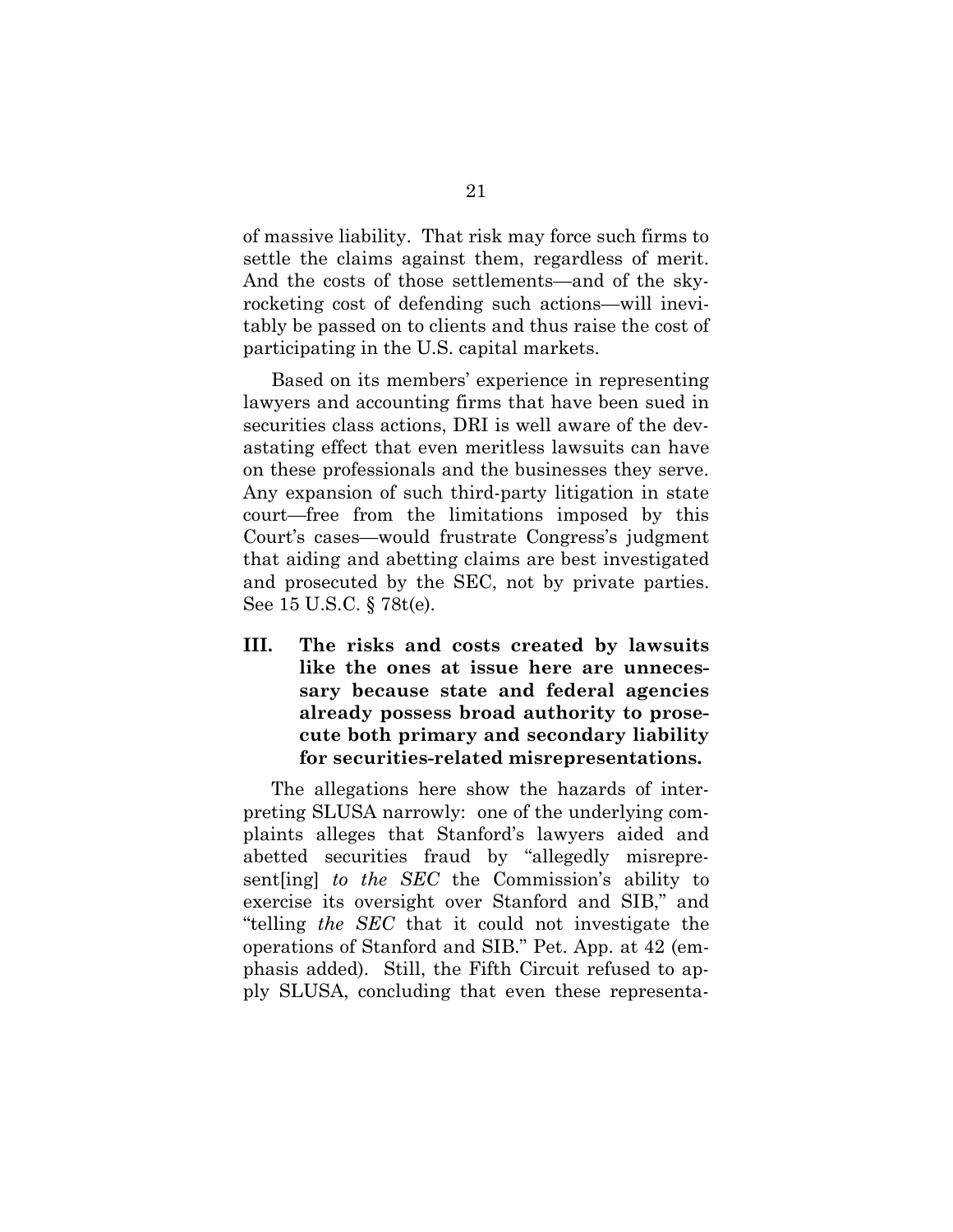tions were "not more than tangentially related to the purchase or sale of covered securities." *Roland* v. *Green*, 675 F.3d. 503, 524 (5th Cir. 2012). The Court based this conclusion in part on the fact that the misrepresentations the plaintiffs ultimately received included "a host of things" in addition to any references to "instruments that might be SLUSA-covered securities." *Ibid.*

There is simply nothing in the text or history of SLUSA to indicate that Congress intended to permit a private party to bring a state court class action against a secondary actor based on alleged misrepresentations made to the SEC, which already has broad powers to discipline attorneys who fail to disclose material violations of the securities laws when practicing before the Commission. Sarbanes-Oxley Act of 2002, Pub. L. No. 107-204, 116 Stat. 745 § 307, 15 U.S.C. § 7245 (2006); 17 C.F.R. § 205.3 (2011).[8](#page-29-0) Such lawsuits are an affront to the regulatory system Congress created to police those very abuses. See, *e.g., Buckman* v. *Plaintiffs' Legal Comm.,* 531 U.S. 341, 347–48 (2001) (holding state claims based on alleged fraud on the FDA preempted).

As one independent report concluded, "[t]he United States has the toughest administrative enforcement of securities law in the world." COMMITTEE ON CAPITAL MARKETS REGULATION, INTERIM REPORT 11

<span id="page-29-0"></span> <sup>8</sup> See also Implementation of Standards of Professional Conduct for Attorneys, 68 Fed. Reg. 6296-01 (Feb. 6, 2003), *available at*  http://www.sec.gov/rules/final/33-8185.htm (last visited May 10, 2013).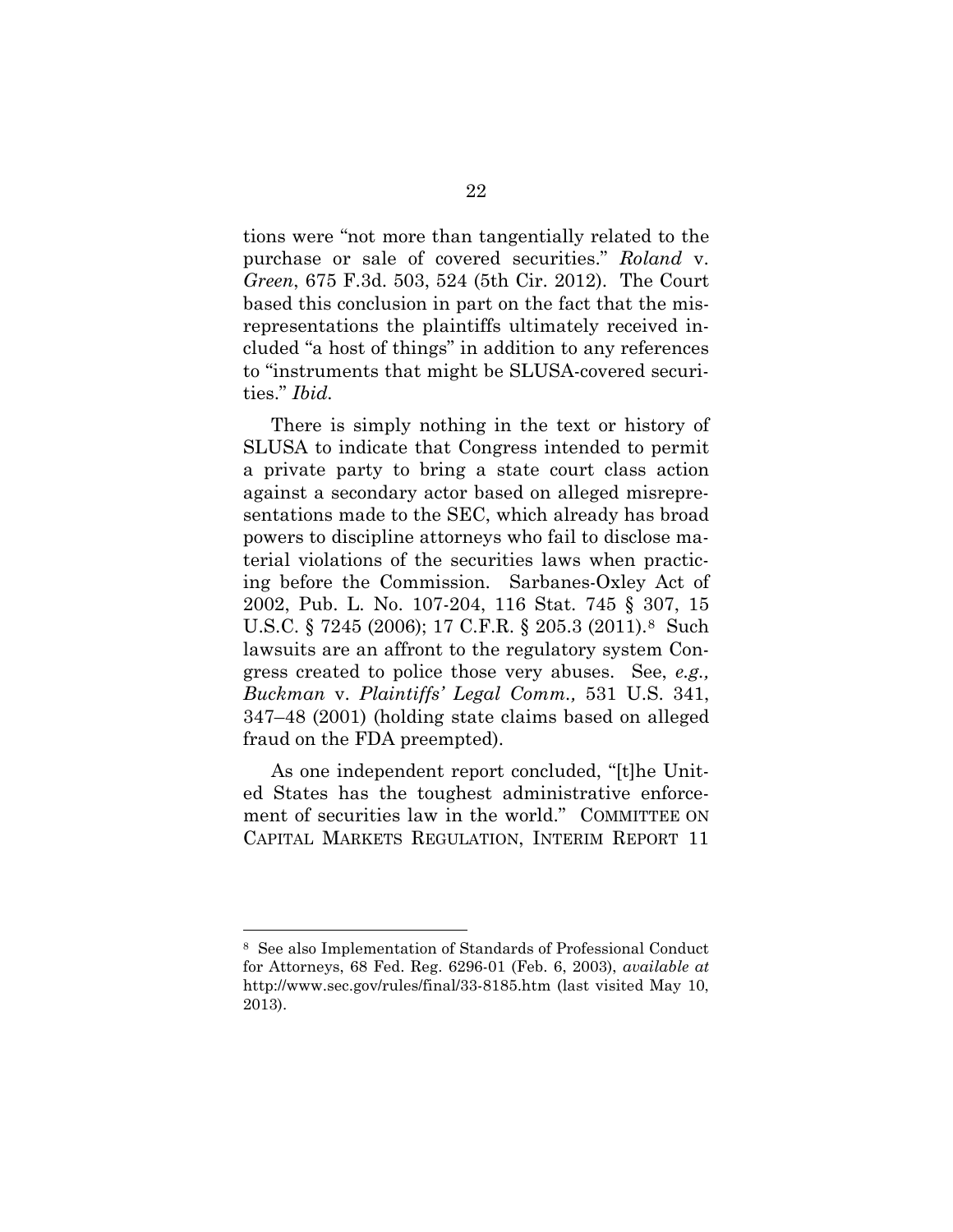(2006).[9](#page-30-0) Congress gave the SEC express authority to pursue aiders and abettors in the PSLRA (15 U.S.C. § 78t(e)), which the SEC has used to prosecute lawyers who knowingly helped their clients to commit securities fraud. See*, e.g.,* SEC Litigation Release No. 22352, SEC Charges Attorney and Clients in Scheme to Unlawfully Sell Billions of Penny-Stock Shares (May 1, 2012) (noting that the SEC's complaint charged an attorney with violating, or aiding and abetting a violation of, Section 5 of the Securities Act). $10$ 

Writing in 2008, this Court observed that the SEC's civil and criminal enforcement power for secondary actors "is not toothless." *Stoneridge,* 552 U.S. at 166. This is even more true today than it was then, with the significant expansion of the SEC's enforcement authority under the recent Dodd-Frank Act. See Dodd-Frank Wall Street Reform and Consumer Protection Act, Pub. L. No. 111-203, § 922(a), 124 Stat. 1376 (2010); Securities Whistleblower Incentives and Protections, 76 Fed. Reg. 34,300 (June 13, 2011).[11](#page-30-2) In 2011, the SEC's Division

<span id="page-30-0"></span> <sup>9</sup> *Available at* http://www.law.du.edu/images/uploads/ corporate-governance/empirical-committee-capital-marketsregulation.pdf (last visited May 10, 2013).

<span id="page-30-1"></span><sup>10</sup> *Available at* http://www.sec.gov/litigation/litreleases/2012/ lr22352.htm (last visited May 10, 2013).

<span id="page-30-2"></span><sup>11</sup> The SEC's Director of Enforcement has noted that the Dodd-Frank whistleblower provisions may play a particularly important role in deterring aiding and abetting violations because, by making it less likely that material violations will remain hidden indefinitely, they provide an added incentive for secondary actors like attorneys and auditors to investigate and fully disclose any suspicions of fraud. See Robert S. Khuzami, Remarks to Criminal Law Group of the UJA—Federation of New York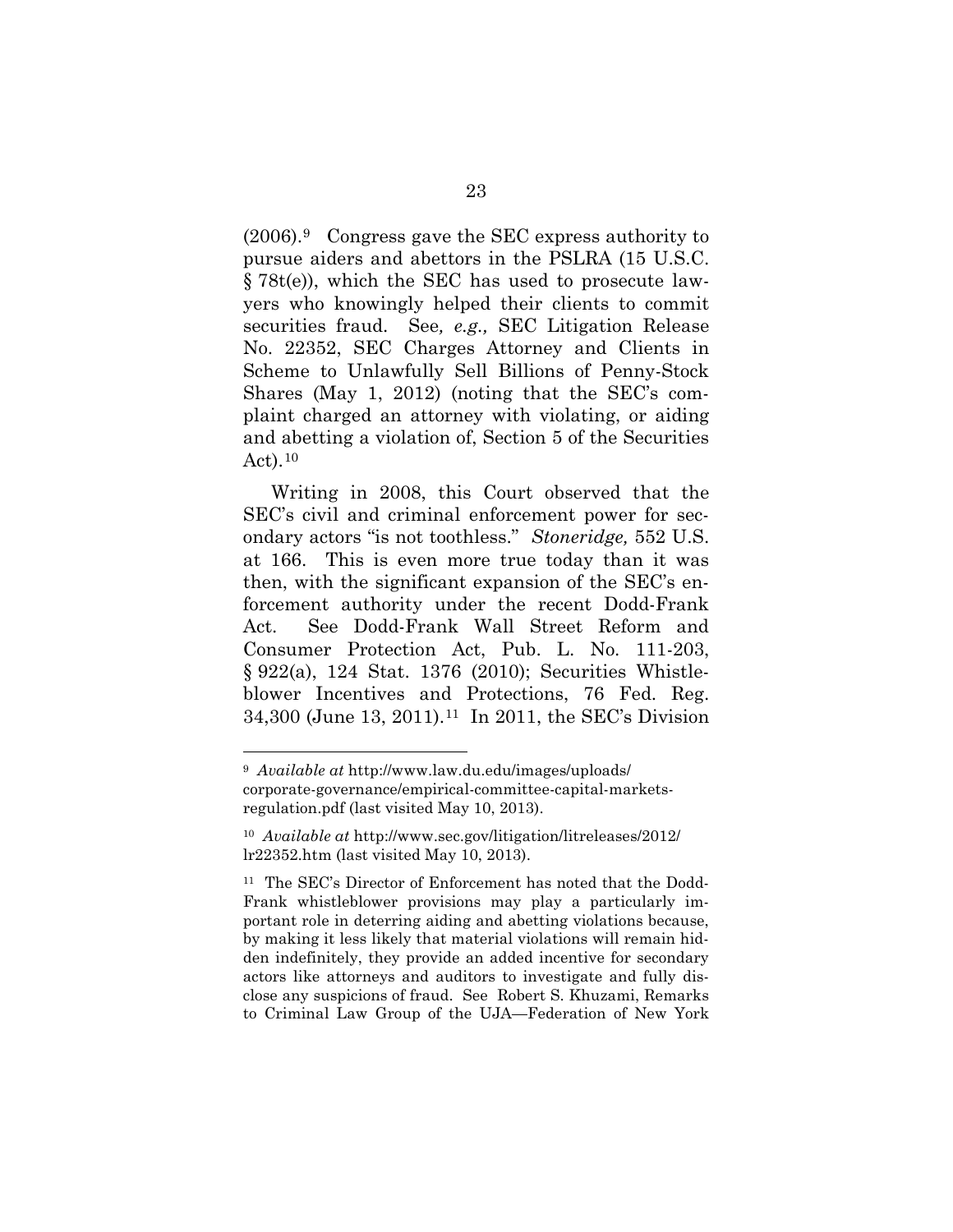of Enforcement achieved "a record performance," filing 735 enforcement actions, opening 933 investigations, and obtaining \$2.8 billion in penalties and disgorgement. SEC, PERFORMANCE AND ACCOUNTABILITY REPORT, FISCAL YEAR 2011, at 12-13 (2011).[12](#page-31-1) And the SEC's new Office of the Whistleblower, created under Dodd-Frank, received 334 whistleblower tips in the first two months of its full-fledged operation. SEC, ANNUAL REPORT ON THE DODD-FRANK WHISTLEBLOW-ER PROGRAM, FISCAL YEAR 2011, at  $5$  (2011).<sup>[13](#page-31-2)</sup> All of this federal enforcement authority is, of course, in addition to the numerous "state securities laws [that] permit state authorities to seek fines and restitution from aiders and abettors." *Stoneridge,* 552 U.S. at 166 (citing Del. Code Ann., Tit. 6, § 7325 (2005)).

In short, the reforms in the PSLRA, SLUSA, Sarbanes-Oxley, and Dodd-Frank represent Congress's considered judgment that government agencies, not private class action plaintiffs, are the appropriate enforcers for the kind of securities-related fraud alleged in this case. This Court should not adopt any reading of SLUSA that undermines that judgment.

#### **CONCLUSION**

<span id="page-31-0"></span>The Fifth Circuit's decision below is inconsistent with the statutory language. It is also unwise and

l

<span id="page-31-2"></span><sup>13</sup> *Available at* http://www.sec.gov/about/offices/owb/whistle blower-annual-report-2011.pdf (last visited May 10, 2013).

<sup>(</sup>June 1, 2011), *available at* http://www.sec.gov /news/speech/2011/spch060111rk.htm (last visited May 10, 2013).

<span id="page-31-1"></span><sup>12</sup> *Available at* http://www.sec.gov/about/secpar/secpar2011.pdf (last visited May 10, 2013).